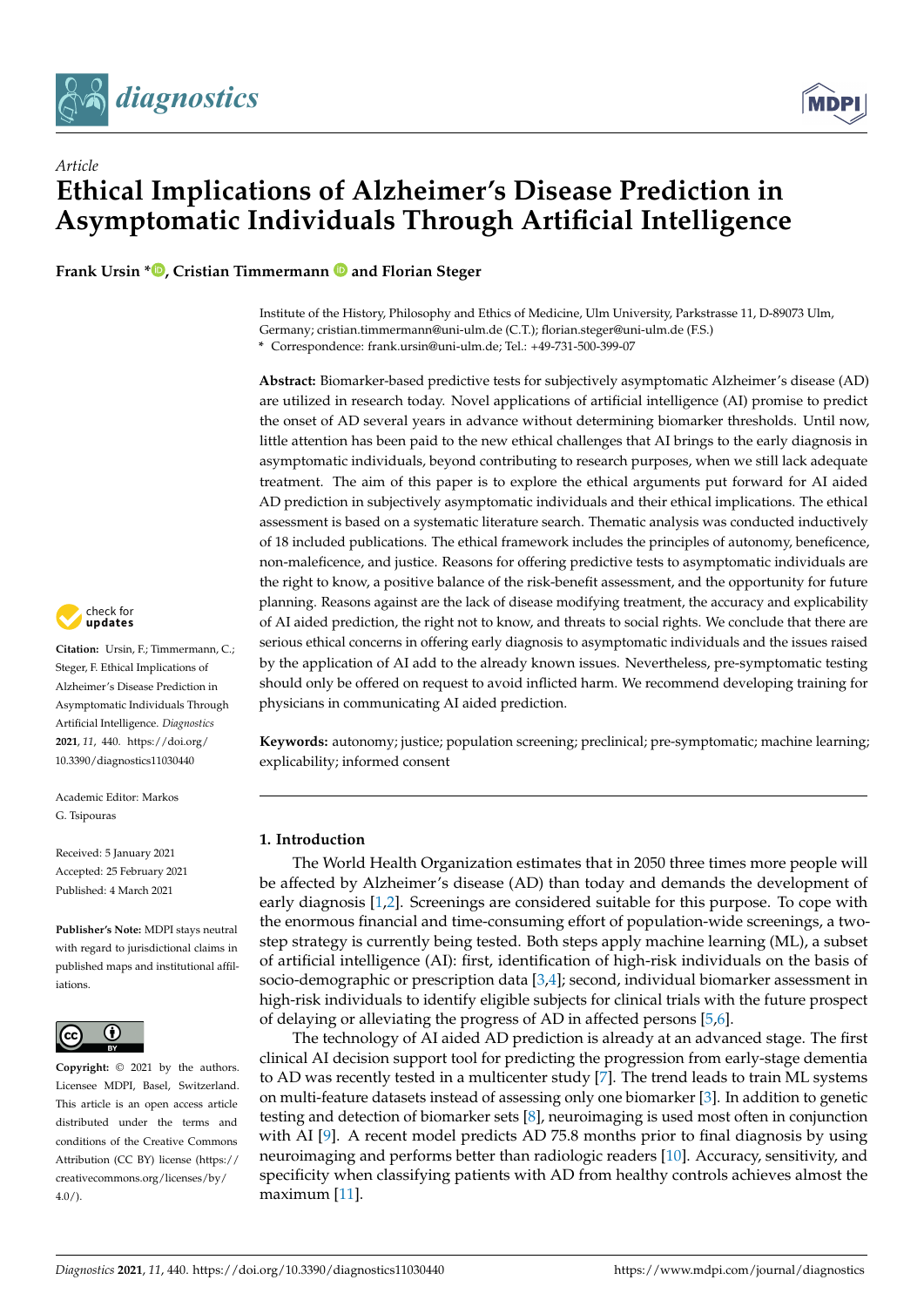Predicting the future onset of AD is accompanied by ethical challenges since there is no disease modifying treatment available yet [\[12](#page-14-4)[–14\]](#page-14-5). Nevertheless, early diagnosis of prodromal AD is considered crucial for the well-being of individuals and society. Therefore, an international expert group demanded guidelines for risk assessment in asymptomatic subjects that can guide decisions on the application of screenings [\[15\]](#page-14-6). Although this topic is relevant for all countries world-wide, little has been done in this regard. We will give an example from Germany, because it is a result of major stakeholder consultations involving a wide range of medical specialties, we are most familiar with the local situation, and want to make it accessible for a non-German readership. In 2018, the German Medical Association (GMA) issued a statement on the use of predictive tests for the risk assessment of AD [\[16\]](#page-14-7). The GMA does not recommend offering predictive tests to asymptomatic individuals that have no familial AD background. Unfortunately, there is no justification for this conclusion except: (a) lack of evidence on the validity of predictive tests and (b) the challenges of informed consent. With the advent of AI aided AD prediction in asymptomatic individuals, the matter becomes even more urgent, as Eric J. Topol warns, otherwise a prominent supporter of medical AI [\[17\]](#page-14-8). Another multi-stakeholder project just underway is exploring the ethical challenges of dementia prediction in Germany, but does not address AI aided prediction [\[18\]](#page-14-9). This invites us to explore the ethical arguments related to AD prediction through AI and highlight their implications.

Although there is a large intersection with traditional biomarker and genetic assessment, the application of AI raises new ethical questions [\[19\]](#page-14-10). "Brain checks" for asymptomatic individuals are especially ethically challenging due to the lack of a medical indication [\[18\]](#page-14-9). A survey of the practice of AD prediction in 108 German hospitals shows that biomarker-based risk assessment is already used in clinical practice [\[20\]](#page-14-11). Before AI aided AD prediction is used for population-wide screenings as commentators demand [\[4\]](#page-13-3), it must be considered under which circumstances it should be offered to asymptomatic individuals given the chance that there are unintended negative consequences, which possibly exceed the potential benefits for individuals and society. Similar ethical issues emerged in the discussion about incidental findings in the case of genetic risk assessment [\[21–](#page-14-12)[23\]](#page-14-13). This debate can inform AI aided AD risk assessment. Incidental findings cannot be considered as unexpected [\[24\]](#page-14-14), as diagnosis is by nature explorative and arrangements need to be made to provide adequate patient communication according to bioethical principles. Thus, considering informed consent as meeting the demands for transparency and minimizing foreseeable burdens are also crucial for the ethical assessment of AI aided AD prediction [\[25\]](#page-14-15). Another debate from which our discussion can benefit are the ethical guidelines for pre-symptomatic testing for Huntington's disease, which have been used as an ethical model for genetic testing for early-onset AD [\[12](#page-14-4)[,26](#page-14-16)[–28\]](#page-14-17).

Pending questions can be discussed within the ethical framework of the four bioethical principles: respect for autonomy, beneficence, non-maleficence, and justice [\[29\]](#page-14-18). We show that this framework adds value to the discussion of the clinical application of AI aided prediction. However, there is the new challenge of explicability that is specific to AI/ML algorithms: due to technological peculiarities, physicians cannot explain to the patient why the black-box algorithm predicts a severe illness, because of the algorithm's opacity. This has a significant impact on obtaining informed consent. Although explicability is a major issue, recent reviews on the ethical and social implications of using predictive modeling for AD found that it is not covered in the literature [\[19,](#page-14-10)[30,](#page-14-19)[31\]](#page-14-20). Our approach differs from previous research on ethical implications of predictive modeling for AD as we systematically discuss the demands and challenges of explicability in medical AI in relation to the four established principles of biomedical ethics.

The new situation with the advent of medical AI does not obviate the already known challenges for biomedical ethics; we identified a large intersection between previously known ethical issues and those brought by the introduction of medical AI. In this paper, we will focus on the interaction between asymptomatic individuals and physicians. This interaction is the subject of our ethical analysis that aims to explore the arguments for and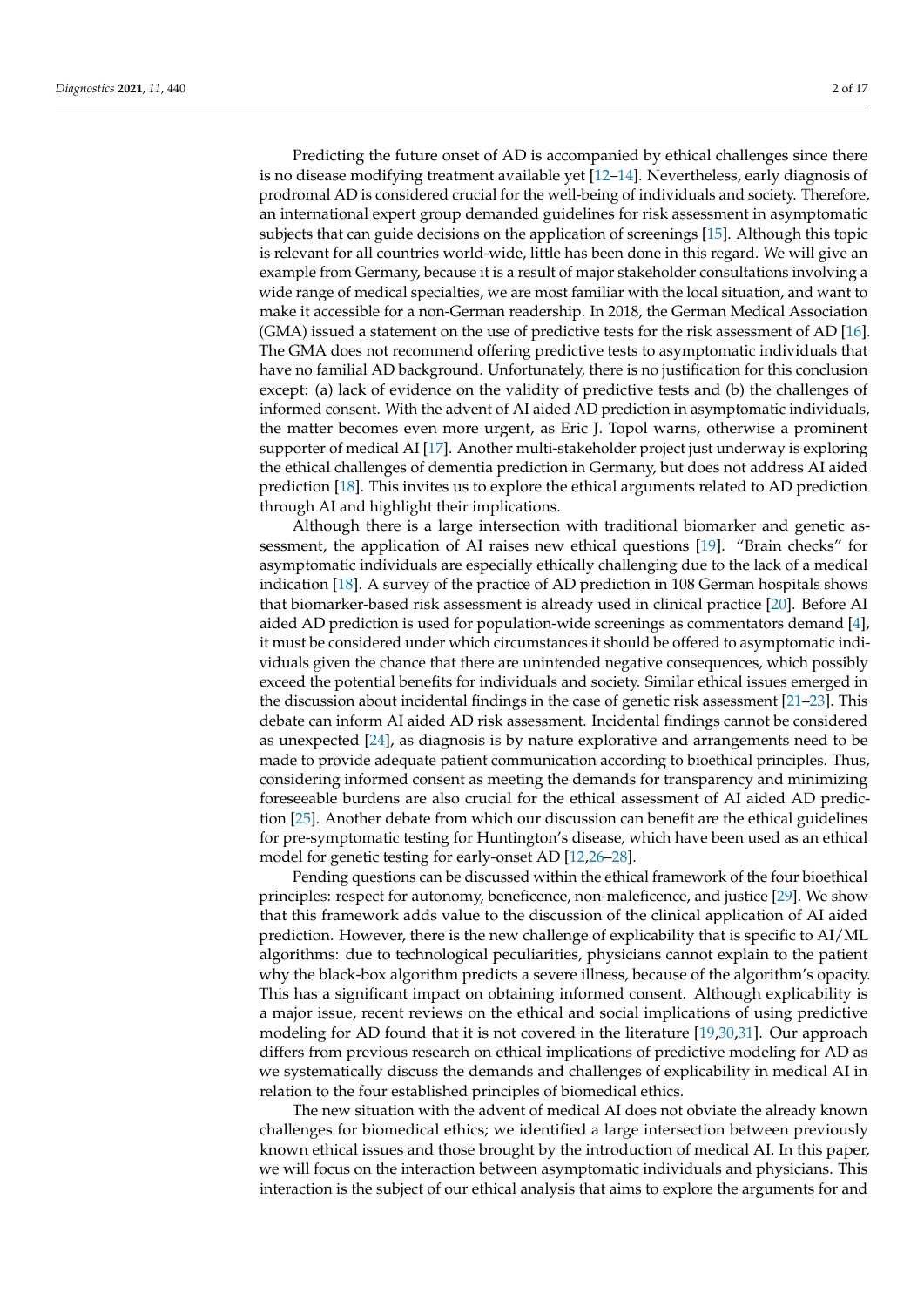against offering AI aided AD prediction to asymptomatic individuals and their ethical implications. With this, we contribute to the ongoing discussion on AD prediction by offering an extensive assessment of the ethical landscape and highlighting the need for future research on ethics and policy-making.

# **2. Materials and Methods**

The assessment of the ethical arguments for and against AD prediction through AI is based on a systematic literature search. The systematic search was conducted according to the PRISMA statement as indicated in Figure [1](#page-2-0) [\[32\]](#page-14-21). The included publications were examined by a thematic analysis resembling the method of "systematic review of reasons" [\[33\]](#page-14-22). This method consists of four steps: (1) Formulation of the review question and eligibility criteria; (2) Identification of literature that meets the eligibility criteria; (3) Extraction and synthesis of the data; (4) Deriving and presenting results to answer the review question. We have slightly adapted this method to fit our research question: Which ethical arguments are used in favor of or against offering AI aided AD prediction in subjectively asymptomatic individuals?

<span id="page-2-0"></span>

**Figure 1.** Flowchart of bibliographic database searching resembling the PRISMA (2009) statement.

An initial search in PubMed with the search string (("artificial intelligence") OR (AI)) AND (alzheimer) AND (ethic\*) yielded no significant publications (*n* = 76). Therefore, we searched systematically in three bibliographic databases with five search strings to obtain publications that elaborate, review, discuss or evaluate ethical arguments. The mix of the databases PubMed, Cochrane Library, and PhilPapers was chosen on the grounds of obtaining both clinically and ethically relevant arguments. The last search was conducted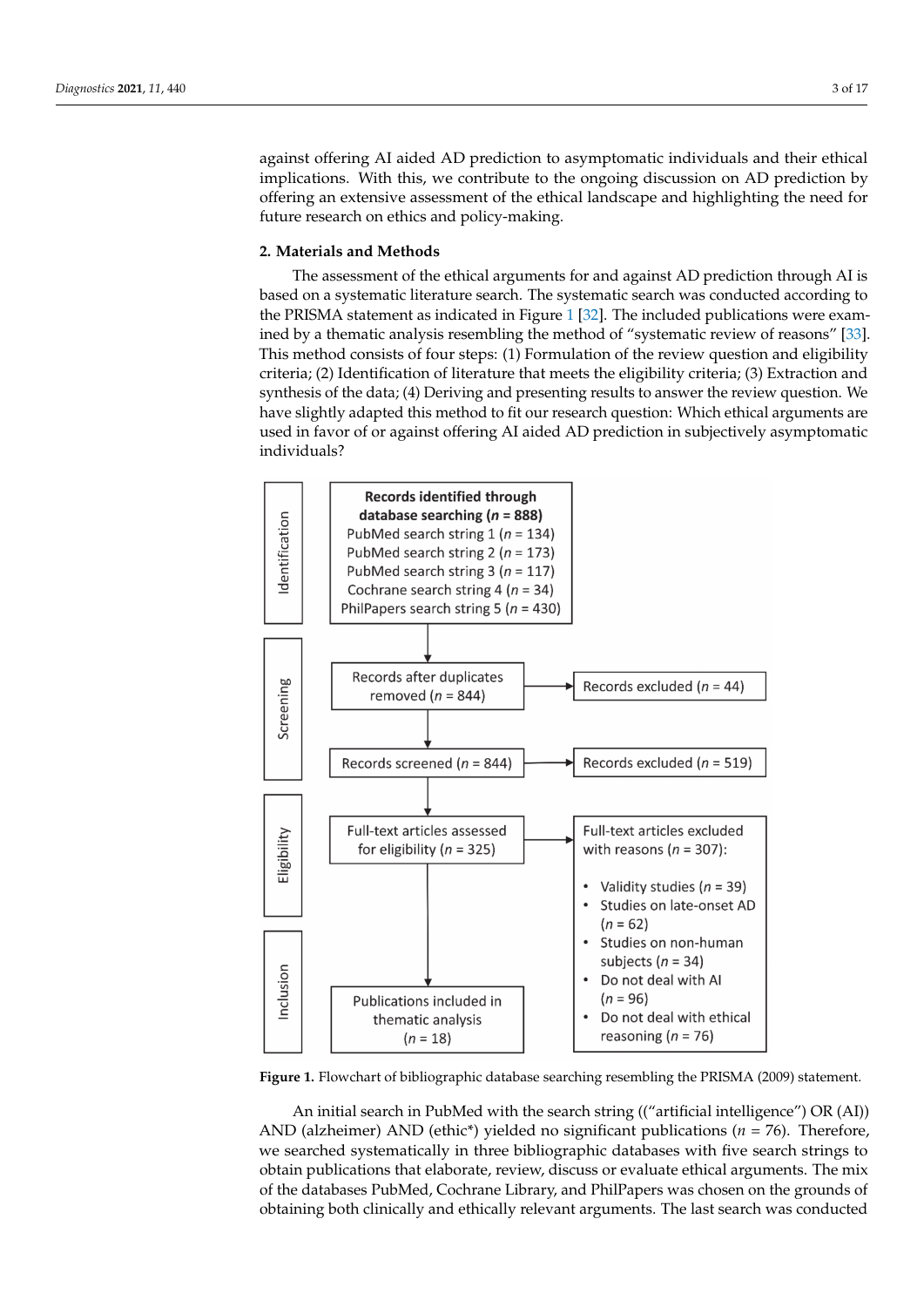on 19 November 2020. The eligibility criteria for including publications are: conceptual studies, opinion pieces, qualitative research, original articles, and reviews in peer reviewed journals. Publications in English, French and German language were included without restrictions on publication date.

First, we gathered publications by a search in PubMed with search string 1 ("Alzheimer Disease/diagnosis" [MeSH] AND "Ethics" [MeSH]) (*n* = 134). To complement this search with less restrictive keywords, we secondly searched PubMed with the search string 2 (alzheimer\*) AND (early diagnosis) AND (ethic\*) (*n* = 173). Third, to provide an empirically grounded ethical analysis the evidence of the present diagnostic power of AI aided AD prediction was collected through a search in PubMed with the search string 3 ((artificial intelligence) OR (deep learning) OR (machine learning)) AND ((Alzheimer's disease)) AND ((prediction) OR (diagnosis)) AND (review) (*n* = 117). Fourth, Cochrane Library has been searched with search string 4 "Alzheimer" AND "diagnosis" within titles, abstracts, and keywords (*n* = 34), but there was no systematic review yet on early diagnosis or prediction through AI. Fifth, to gain more ethical and philosophical publications, we searched the bibliographic database PhilPapers with the search string 5 "Alzheimer" (*n* = 430).

The searches yielded  $n = 888$  records. A total of  $n = 844$  were screened for titles and abstracts after duplicates were removed. Exclusion criteria for eligibility were as follows: validity studies on specific measures or tests  $(n = 39)$ , studies on late-onset AD  $(n = 62)$ , studies on non-human subjects (*n* = 34), studies that do not deal with AI (*n* = 96), and studies that do not deal with ethical arguments ( $n = 76$ ). A total number of  $n = 18$  eligible articles were included in a thematic analysis that allowed to answer the research question. Thematic analysis was conducted inductively by one reviewer to identify, analyze, and report recurrent patterns of arguments in included publications [\[34](#page-14-23)[,35\]](#page-14-24). The initial coding was conducted by F.U. and reviewed by C.T. and F.St. The pooling of the data was carried out in two steps: first, identified arguments have been assigned to overarching themes until the level of abstraction was sufficient; second, reasons have been binary assigned to pro and contra arguments. This process was conducted by F.U. and reviewed by C.T. and F.St. until consensus was reached. The authors of the article have a background in medicine, ethics, philosophy, and history of medicine. Because this study was interested in the relation between asymptomatic individuals and physicians, the pooling of the qualitative data was conducted to address ethical implications both from an individual and a societal perspective.

## **3. Results**

Examined publications include original contributions, questionnaire surveys, focus group studies, ethical evaluations, a strategic road map for research, and reviews (Table [1.](#page-4-0)). To some extent the ethical evaluation depends on use case, because rights and duties may vary depending on the use context for the involved moral agents (Table [2.](#page-5-0)): e.g., researchers towards participants (research ethics); physicians towards patients in clinical treatment (clinical ethics); governments towards citizens in society (public health ethics). The use cases have been built by pooling additively from different publications, because not all use cases were mentioned in one publication. We present an extended list of ethical arguments for and against offering AD prediction to asymptomatic individuals in Tables [3](#page-5-1) and [4.](#page-6-0) In what follows, we clustered the most common ethical issues into three groups to facilitate a better overview: (a) individual benefits and disadvantages, (b) social benefits and disadvantages, and (c) right to know vs. right not to know.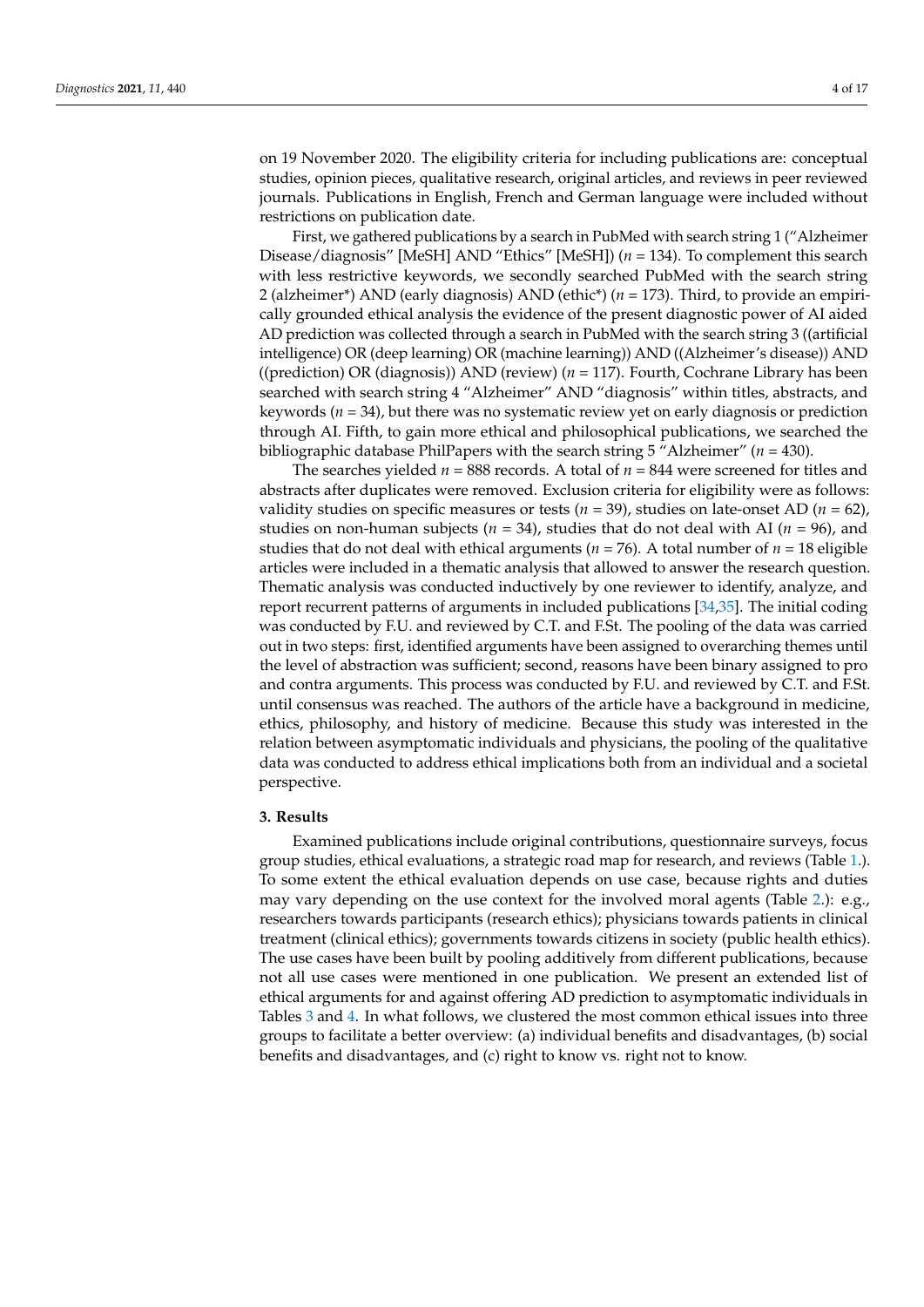<span id="page-4-0"></span>**Table 1.** Included literature on the ethical arguments for and against offering AI aided AD prediction to asymptomatic individuals.

| Authors                                                     | <b>Title</b>                                                                                                                                                                             | <b>Type of Study</b>                     | Date |
|-------------------------------------------------------------|------------------------------------------------------------------------------------------------------------------------------------------------------------------------------------------|------------------------------------------|------|
| Smedinga, Tromp, Schermer,<br>Richard                       | Ethical Arguments Concerning the Use of<br>Alzheimer's Disease Biomarkers in Individuals<br>with No or Mild Cognitive Impairment: A<br>Systematic Review and Framework for<br>Discussion | Systematic Review                        | 2018 |
| Vanderschaeghe, Dierickx,<br>Vandenberghe                   | Review of the Ethical Issues of a<br>Biomarker-Based Diagnoses in the Early Stage of<br>Alzheimer's Disease                                                                              | Systematic Review                        | 2018 |
| Milne, Karlawish                                            | Expanding engagement with the ethical<br>implications of changing definitions of<br>Correspondence (conceptual)<br>Alzheimer's disease                                                   |                                          | 2017 |
| Whitehouse                                                  | Ethical issues in early diagnosis and prevention<br>of Alzheimer disease                                                                                                                 | Original Article (conceptual)            | 2019 |
| Vanderschaeghe, Vandenberghe,<br>Dierickx                   | Stakeholders' Views on Early Diagnosis for<br>Alzheimer's Disease, Clinical Trial Participation<br>and Amyloid PET Disclosure: A Focus Group<br>Study                                    | Focus Group (qualitative)                | 2019 |
| Erdmann, Langanke                                           | The Ambivalence of Early Diagnosis-Returning<br>Results in Current Alzheimer Research                                                                                                    | Risk-Benefit-Assessment<br>(conceptual)  | 2018 |
| Schermer, Richard                                           | On the reconceptualization of Alzheimer's<br>disease                                                                                                                                     | Original Work (conceptual)               | 2019 |
| Hughes, Ingram, Jarvis, et al.                              | Consent for the diagnosis of preclinical dementia<br>states: A review                                                                                                                    | Review                                   | 2017 |
| Davis                                                       | Ethical issues in Alzheimer's disease research<br>involving human subjects                                                                                                               | Original Work (conceptual)               | 2017 |
| Schweda, Kögel, Bartels, Wiltfang,<br>Schneider, Schicktanz | Prediction and Early Detection of Alzheimer's<br>Dementia: Professional Disclosure Practices and<br><b>Ethical Attitudes</b>                                                             | Survey (qualitative and<br>quantitative) | 2017 |
| Stites, Milne, Karlawish                                    | Advances in Alzheimer's imaging are changing<br>the experience of Alzheimer's disease                                                                                                    | Narrative Review<br>(conceptual)         | 2018 |
| Angehrn, Sostar, et al.                                     | Ethical and Social Implications of Using<br>Predictive Modeling for Alzheimer's Disease<br>Prevention: A Systematic Literature Review                                                    | Systematic Review                        | 2020 |
| Ivanoiu, Engelborghs, Hanseeuw                              | Early diagnosis of Alzheimer's disease (with the<br>announcement of the diagnosis)                                                                                                       | Original Work (conceptual)               | 2020 |
| Mattsson, Brax, Zetterberg                                  | To Know or Not to Know-Ethical Issues Related<br>to Early Diagnosis of Alzheimer's Disease                                                                                               | Original Work (conceptual)               | 2010 |
| Frisoni, Boccardi, Barkhof, et al.                          | Strategic roadmap for an early diagnosis of<br>Alzheimer's disease based on biomarkers                                                                                                   | Whitepaper                               | 2017 |
| Ebrahimighahnavieh, Luo,<br>Chiong                          | Deep learning to detect Alzheimer's disease<br>from neuroimaging: A systematic literature<br>review                                                                                      | Systematic Review                        | 2019 |
| Graham, Lee, Jeste, et al.                                  | Artificial intelligence approaches to predicting<br>and detecting cognitive decline in older adults:<br>Conceptual Review<br>A conceptual review                                         |                                          | 2020 |
| Gautam, Sharma                                              | Prevalence and Diagnosis of Neurological<br>Disorders Using Different Deep Learning<br>Techniques: A Meta-Analysis                                                                       | Systematic Meta Review                   | 2020 |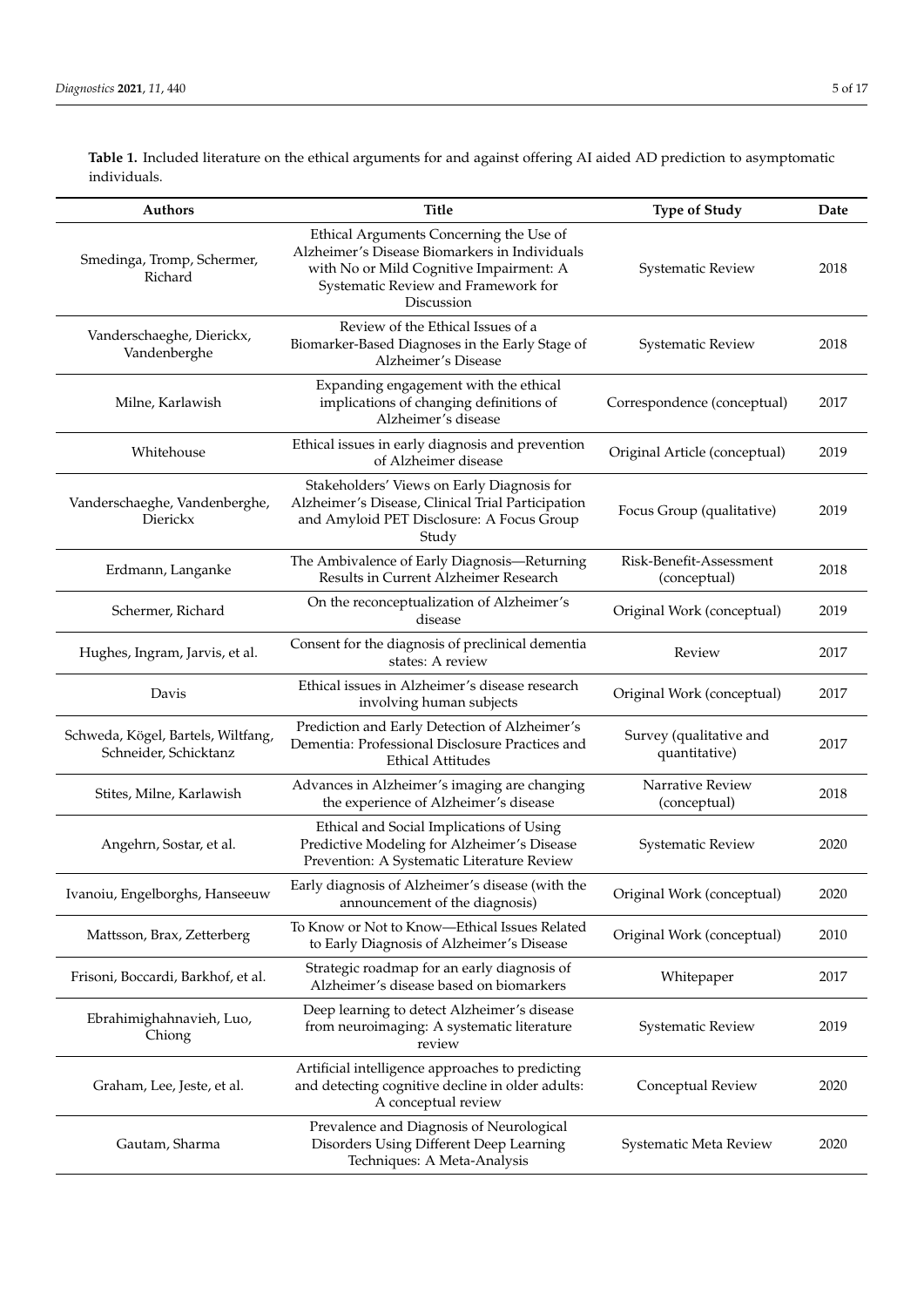<span id="page-5-0"></span>

| <b>Use Cases</b>                                                    | <b>Ethical Assessments</b>                                                                                                              | Source            |
|---------------------------------------------------------------------|-----------------------------------------------------------------------------------------------------------------------------------------|-------------------|
| (1) research                                                        | protected by good clinical practice research frameworks,<br>ethics approvals by ethics committees, and informed<br>consent              | [15, 19, 36]      |
| (1a) symptomatic patients actively seeking support                  | benefits of early detection outweigh potential adverse effects                                                                          | $[37]$            |
| (1b) asymptomatic volunteers which consent to<br>predictive testing | potential adverse effects overweigh the benefits, therefore<br>restrictive disclosure policy according to the "principle of<br>caution" | $[37]$            |
| (2) screening everyone                                              | "turning everyone into patients" and "patients-in-waiting"                                                                              | [31, 38]          |
| (3) screening those with known risk factors                         | partial exclusion of patients and "patients-in-waiting"                                                                                 | [31, 38]          |
| (4) psychological screening before screening                        | partial exclusion of potential patients                                                                                                 | $\left[31\right]$ |
| (5) voluntary access to screening for everyone                      | considered ethically justified to disclose biomarker results<br>on request                                                              | [31, 39]          |
| (5a) symptomatic patients actively seeking support                  | benefits of early detection outweigh potential adverse effects                                                                          | $[37]$            |
| (5b) asymptomatic patients actively seeking support                 | considered ethically unjustified to disclose biomarker results                                                                          | [39]              |

**Table 2.** Use cases for offering AD prediction to asymptomatic individuals.

<span id="page-5-1"></span>**Table 3.** Ethical arguments for offering artificial intelligence aided Alzheimer's disease prediction to asymptomatic individuals.

| Themes                  | Argument                                                                                                                                                                               | Source                   |
|-------------------------|----------------------------------------------------------------------------------------------------------------------------------------------------------------------------------------|--------------------------|
| <b>Benefits</b>         | resolving uncertainty of one's risk is beneficial when it brings clinically<br>meaningful information and the subject is willing to know his risk or<br>diagnosis                      | [19,31,37]               |
|                         | knowing one's risk enables future planning                                                                                                                                             | [19, 20, 31, 37, 38, 40] |
|                         | knowing one's risk enables promotion of research and control of the<br>disease's progression                                                                                           | [19, 20, 38]             |
|                         | knowing one's risk enables change of unhealthy lifestyle                                                                                                                               | [37, 41]                 |
| Right to know           | good communication requires a physician to determine whether an<br>individual wishes disclosure based on personal preferences                                                          | [19,30,38,41,42]         |
|                         | respect for the individual's autonomy and empowerment                                                                                                                                  | [37, 41]                 |
|                         | clarity, informing family members, and planning for the future                                                                                                                         | [40, 43]                 |
| Slippery-slope-argument | voluntary screening is justified since commercial genetic testing for AD<br>is already available                                                                                       |                          |
| Economy                 | cost-effectiveness is a requirement for predictive tests and future<br>hypothetical preventive treatment, but opinions are divided whether<br>tests would save money or increase costs | [19, 20, 31]             |
|                         | restriction of tests beyond research use cases that are used for profit in<br>individuals for whom a risk assessment is not indicated                                                  | $[15]$                   |

**Table 4.** Ethical arguments against offering artificial intelligence aided Alzheimer's disease prediction to asymptomatic individuals.

| <b>Themes</b>                          | Argument                                                                                                                                             | Source     |
|----------------------------------------|------------------------------------------------------------------------------------------------------------------------------------------------------|------------|
| Lack of disease<br>modifying treatment | knowing one's risk or diagnosis does not alter the disease                                                                                           | [19,30,31] |
|                                        | general screening is only considered useful if effective treatment options are available                                                             | [19, 20]   |
|                                        | predictive testing is only seen as ethically acceptable in research because predictive<br>value is unclear and preventive measures are not available | [19, 38]   |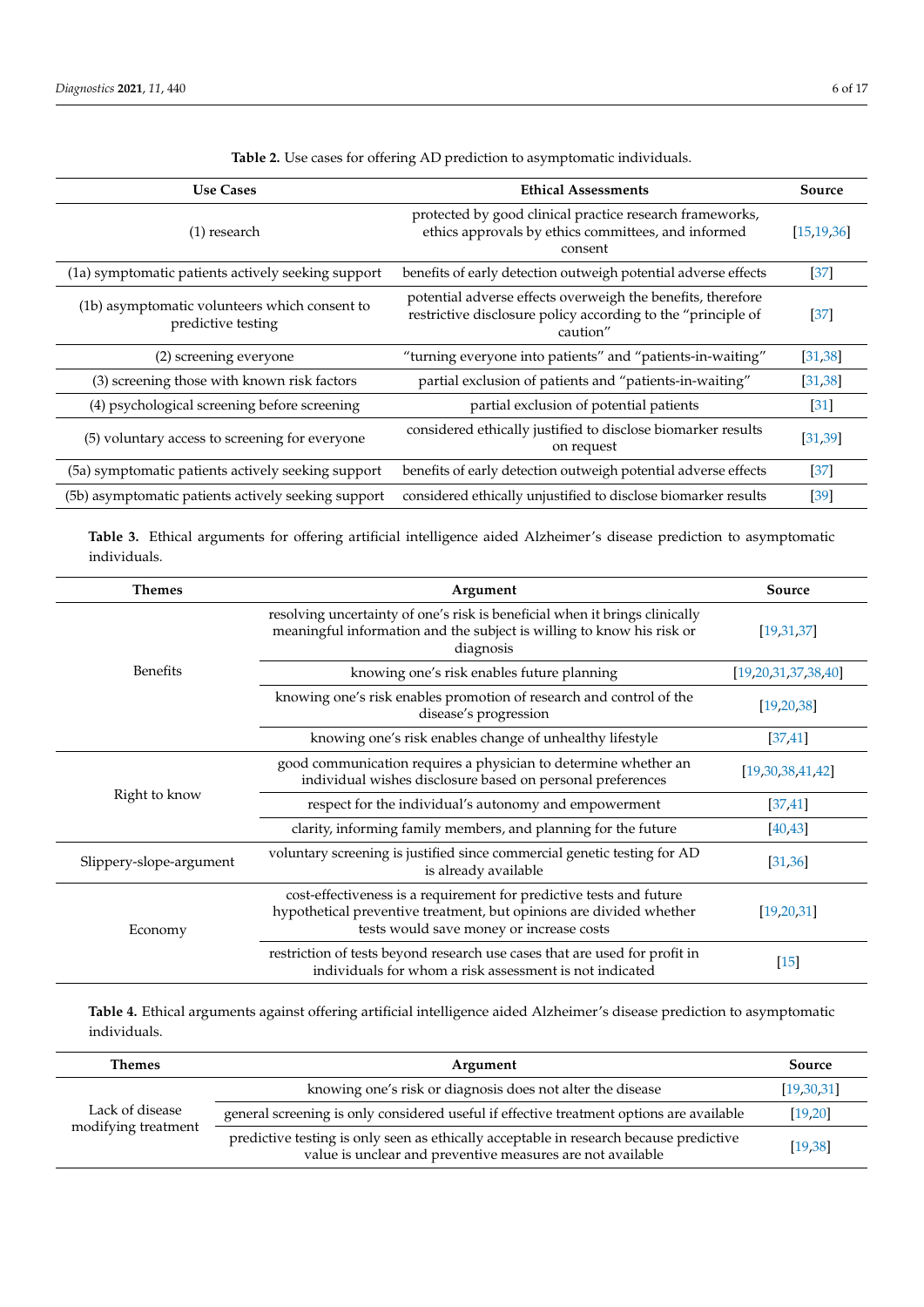<span id="page-6-0"></span>

| <b>Themes</b>                     | Argument                                                                                                                                                                                                                                                                                                                | Source                           |
|-----------------------------------|-------------------------------------------------------------------------------------------------------------------------------------------------------------------------------------------------------------------------------------------------------------------------------------------------------------------------|----------------------------------|
| Accuracy                          | although predictive AI systems have a high accuracy, there is no social<br>consensus about which predictive power is sufficient                                                                                                                                                                                         | [3,9,31,44]                      |
|                                   | no clinical use before regulatory approval because of the risk of false-negative<br>and false-positive diagnoses, no consensus about sufficiency of predictive<br>power, amyloid cascade hypothesis is contested in research, patients may not<br>understand the predictive value and undergo therapeutic misconception | [12,30,31,38,40]                 |
|                                   | false-negative diagnoses may lead to false reassurance and exclusion from<br>treatment or clinical trials                                                                                                                                                                                                               | [15, 31, 37]                     |
|                                   | false-positive diagnoses may lead to over-diagnosis, over-treatment,<br>inappropriate inclusion in clinical trials, invasive biomarker testing can be<br>harmful                                                                                                                                                        | [15, 31, 37]                     |
| <b>Risks</b>                      | avoidance of psychosocial harm because of distress, anxiety, remaining<br>post-testing uncertainty, possible false-positive or false-negative diagnoses,<br>stigmatization (public stigma, self-stigma, spillover stigma), discrimination in<br>health insurance and at work                                            | [19,20,30,31,38,40,41]<br>45,46] |
|                                   | avoidance of harm to third parties because of family burdens, social burdens<br>(isolation, discrimination, and social rejection)                                                                                                                                                                                       | [40, 41, 45]                     |
|                                   | avoidance of harm to subjects and third-parties because of "rational suicide"<br>based on financial reasons and to reduce family burden                                                                                                                                                                                 | $[30]$                           |
| Right not to know                 | wish not to know because of anxiety and disease modifying treatments are not<br>available                                                                                                                                                                                                                               | [19,30,40,41]                    |
|                                   | avoidance of forced information because it violates respect for autonomy                                                                                                                                                                                                                                                | $[20]$                           |
|                                   | patient's different degrees of understanding the disease and the uncertainty of<br>preclinical risk assessment entail a challenging communication of diagnosis or<br>risk assessment                                                                                                                                    | [12,30,31,40,45]                 |
| Explicability                     | demand for the transparency of the "diagnostic decision" due to involvement<br>of AI/ML (machine learning) systems and black box algorithms                                                                                                                                                                             | $[3]$                            |
|                                   | demand for governance models for patient's data, data security, infrastructure<br>for gathering and managing data, accountability, algorithm bias, passive<br>surveillance tools, and<br>regulatory approval                                                                                                            | $[3]$                            |
| Threats for social<br>rights      | need for international agreements on the protection of subjects that underwent<br>a biomarker test like in the case of<br>genetic privacy                                                                                                                                                                               | [36, 45]                         |
|                                   | worries that health insurances deny coverage or<br>charge higher premiums                                                                                                                                                                                                                                               | [19,20,30,36,45]                 |
|                                   | worries about employment discrimination, exclusion from medical decision<br>making, or the withdrawal of one's driving license                                                                                                                                                                                          | [3,20,30,45,46]                  |
| Training                          | demand for structured training of physicians to counsel patients about AI/ML<br>systems                                                                                                                                                                                                                                 | [15, 45]                         |
| Guidelines and<br>standardization | demand for guidelines about information and<br>disclosure practice                                                                                                                                                                                                                                                      | [15, 20, 36]                     |
|                                   | demand for standardization of test methods, threshold values, data protection                                                                                                                                                                                                                                           | [15, 20]                         |

**Table 4.** *Cont.*

# *3.1. Individual Benefits and Disadvantages*

Benefits of AD risk disclosure can derive from resolving the uncertainty of one's own AD risk if it brings clinically meaningful information and the subject is willing to know the risk [\[19](#page-14-10)[,31](#page-14-20)[,37\]](#page-14-26). Benefits can also derive from future planning in regard to potential caregivers, housing situation, family life, adjustment of insurance, financial planning, and end-of-life care [\[19](#page-14-10)[,20](#page-14-11)[,31](#page-14-20)[,37](#page-14-26)[,38](#page-14-27)[,40\]](#page-15-1). Promotion of research and improved control of the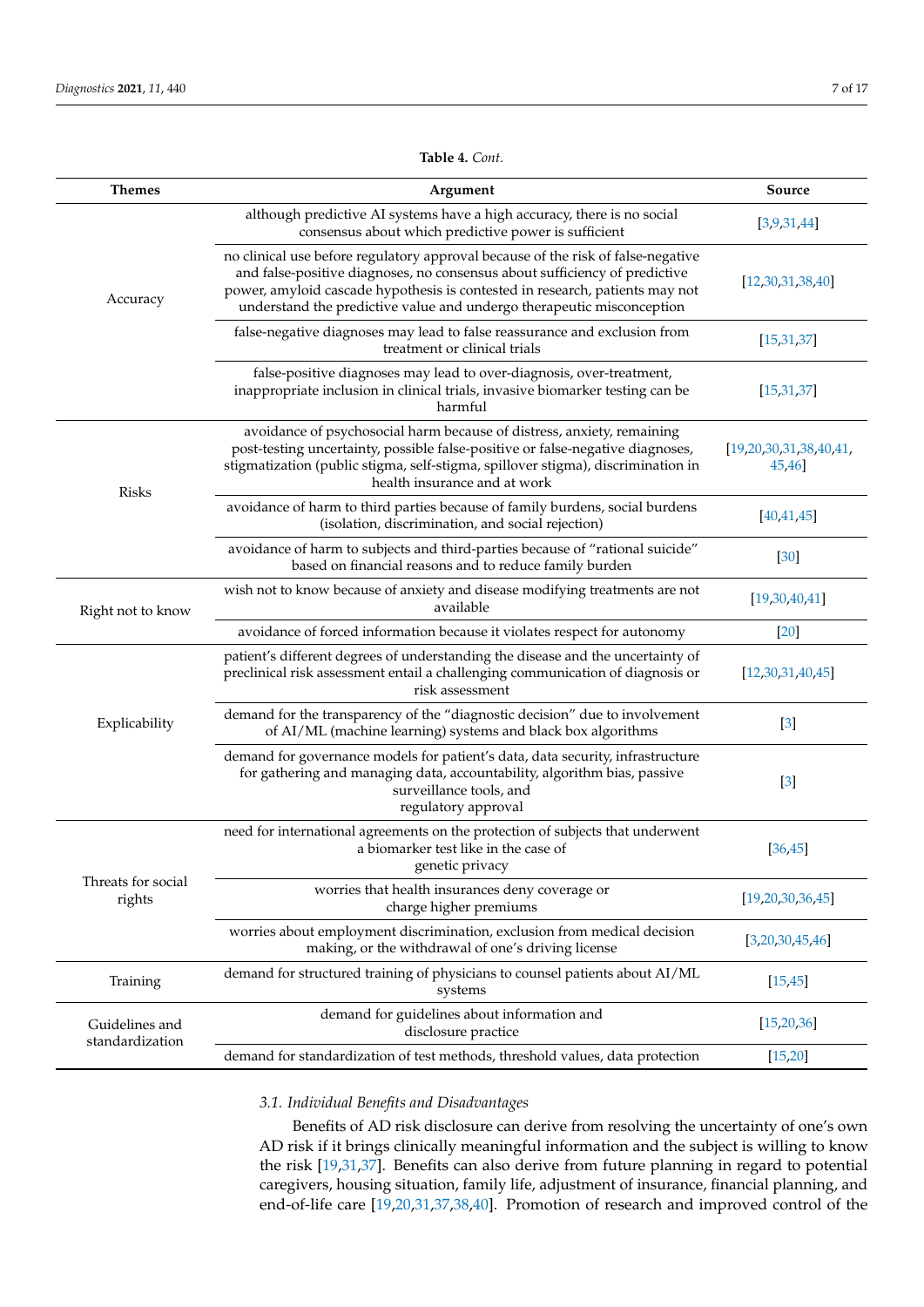disease's progression are seen as benefits [\[19,](#page-14-10)[20,](#page-14-11)[38\]](#page-14-27). There is the opportunity to change unhealthy lifestyles [\[37](#page-14-26)[,41\]](#page-15-2). In case of symptomatic patients actively seeking support in a research setting, the benefits of early detection outweigh potential adverse effects [\[37\]](#page-14-26).

A reason against offering predictive testing is the lack of a disease modifying treatment. Knowing one's risk does not alter the disease [\[19,](#page-14-10)[30](#page-14-19)[,31\]](#page-14-20). A general screening (second use case in Table [2\)](#page-5-0) is only considered individually useful if effective treatment options are available [\[19](#page-14-10)[,20\]](#page-14-11). Predictive testing is held to be ethically acceptable only in research (first use case in Table [2\)](#page-5-0) because the predictive value is unclear and preventive measures are not available [\[19,](#page-14-10)[38\]](#page-14-27).

Without disease modifying treatment the risks of a disclosure are potential psychosocial harms, distress, anxiety, remaining post-testing uncertainty, possible false-positive or false-negative diagnoses, stigmatization (public stigma, self-stigma, spillover stigma), and discrimination in health insurance and at work [\[19,](#page-14-10)[20,](#page-14-11)[30,](#page-14-19)[31,](#page-14-20)[38,](#page-14-27)[40,](#page-15-1)[41,](#page-15-2)[45,](#page-15-6)[46\]](#page-15-7). Since a disclosure also affects the family and potential caregivers, unanswered questions remain regarding social burdens like isolation, discrimination, and social rejection [\[40,](#page-15-1)[41,](#page-15-2)[45\]](#page-15-6). Patients may consider a "rational suicide" based on financial reasons and to reduce family burden [\[30\]](#page-14-19). It is unknown how much support an individual needs after learning about a diagnosis of preclinical AD [\[45\]](#page-15-6). In case of asymptomatic volunteers who are tested in a research setting, the potential adverse effects overweigh the benefits and therefore a restrictive disclosure policy should be applied according to the "principle of caution" [\[37\]](#page-14-26). It is considered unethical to disclose biomarker results to asymptomatic patients attending a memory clinic [\[39\]](#page-15-0).

# *3.2. Social Benefits and Disadvantages*

The cost-effectiveness of both predictive tests and future hypothetical preventive treatment is considered a requirement for offering predictive tests, but opinions are divided regarding whether tests would save public health resources or increase costs [\[19,](#page-14-10)[20,](#page-14-11)[31\]](#page-14-20). Tests outside of a research setting that are used for profit in individuals for whom a risk assessment is not indicated should be limited [\[15\]](#page-14-6). Policy-makers may, however, have an interest in performing random tests or general screenings to gather information about changing trends in order to facilitate long-term planning. Here the interests of individuals and policy-makers may conflict [\[4\]](#page-13-3).

In terms of social rights, there are no international agreements on the protection of subjects that underwent a biomarker test as in the case of genetic privacy [\[36,](#page-14-25)[45\]](#page-15-6). Regulations to protect social rights and privacy are demanded, because worries exist that health insurances deny coverage or charge higher premiums if a diagnosis for AD is in the medical record [\[19,](#page-14-10)[20,](#page-14-11)[30,](#page-14-19)[36,](#page-14-25)[45\]](#page-15-6). Further concerns regard the protection against discrimination in employment, exclusion from medical decision making, or the withdrawal of a driving license without an adequate alternative to guarantee mobility [\[3,](#page-13-2)[20](#page-14-11)[,30](#page-14-19)[,45](#page-15-6)[,46\]](#page-15-7).

## *3.3. Right to Know vs. Right Not to Know*

There are significant differences in personal preferences in undergoing predictive testing [\[42\]](#page-15-3). People have the right to know the risks, but respect for autonomy requires a physician to determine whether or not an individual wishes to receive disclosure [\[19](#page-14-10)[,30](#page-14-19)[,38,](#page-14-27)[41\]](#page-15-2). Offering tests and disclosing test results is in most cases considered to be in accordance with the respect for the autonomy of a person and a way of empowerment [\[37,](#page-14-26)[41\]](#page-15-2). Reasons for wanting to know one's biomarker status are the need for clarity, informing family members, and planning for the future [\[40](#page-15-1)[,43\]](#page-15-4).

The right to know stumbles against two major obstacles: the accuracy of diagnosis and the (in)explicability of results. Although the accuracy of predictive AI systems has significantly increased in recent years [\[3](#page-13-2)[,9,](#page-14-1)[44\]](#page-15-5), there is no consensus about which predictive power is sufficient [\[31\]](#page-14-20). A poor sensitivity (false-negative diagnoses) might lead to false reassurance and exclusion from treatment or clinical trials; a poor specificity (false-positive diagnoses) might lead to over-diagnosis, over-treatment, inappropriate inclusion in clinical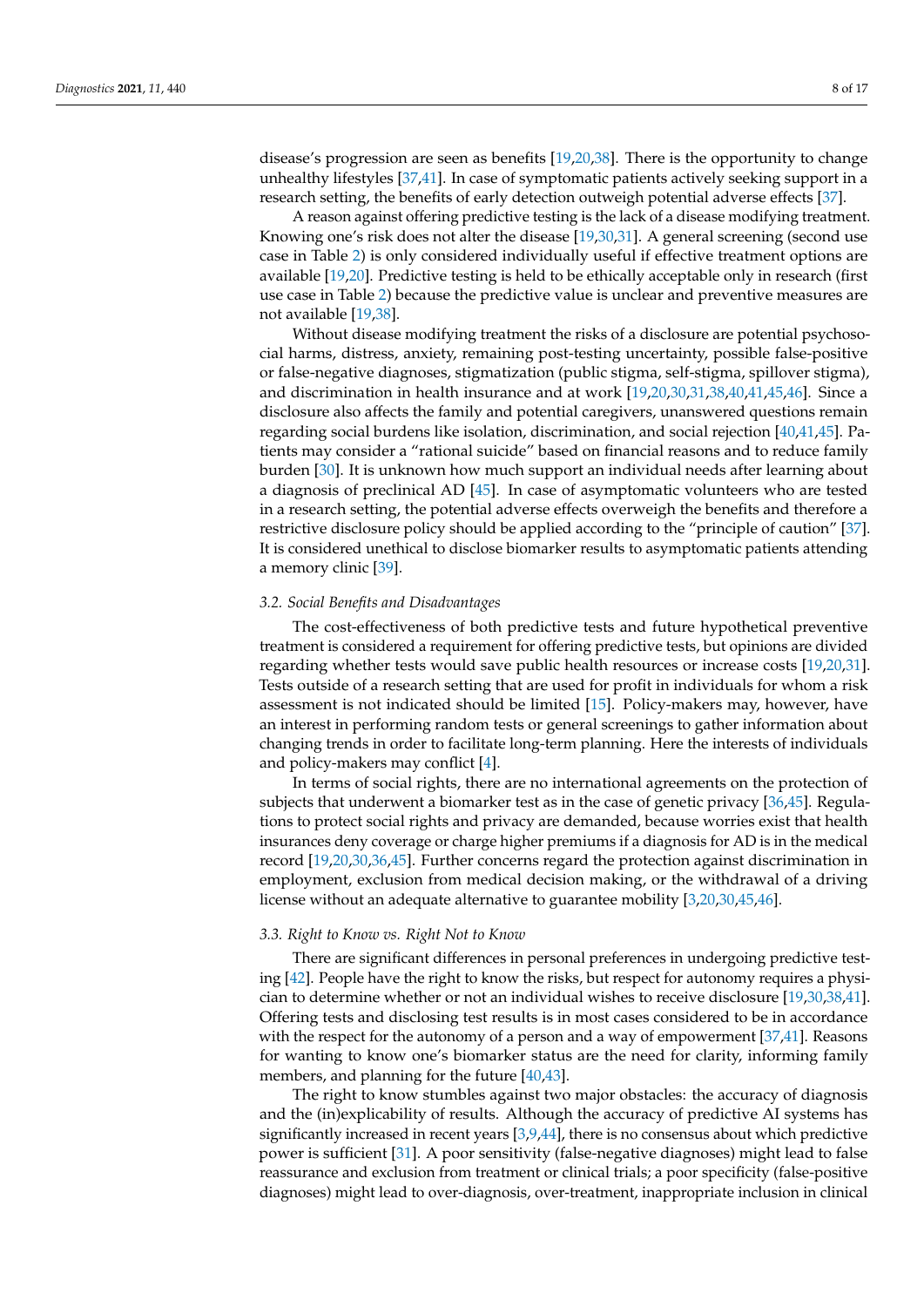trials, and invasive biomarker testing that can be harmful [\[12](#page-14-4)[,15](#page-14-6)[,31,](#page-14-20)[37\]](#page-14-26). Overall, the amyloid cascade hypothesis, on which biomarker assessment rests, is contested in research [\[38\]](#page-14-27).

Persons undergoing testing may not understand its predictive value and are subject to therapeutic misconception [\[30](#page-14-19)[,40\]](#page-15-1). Communicating an AD diagnosis or risk assessment is considered challenging due to different degrees of understanding of the disease and the uncertainty of preclinical risk assessment [\[12](#page-14-4)[,30](#page-14-19)[,31](#page-14-20)[,40\]](#page-15-1). Interview studies show that persons who have learned their elevated biomarker level also understand that their risk of developing AD is increased but uncertain, however, they wished to know how a dimen-sional biomarker was turned into the categories "elevated" or "not elevated" [\[45\]](#page-15-6). This wish cannot be met with AI, because these black box systems only distinguish between "has that condition" or "does not have that condition" [\[3\]](#page-13-2). Therefore, an explainable AI is demanded that is transparent in its "decisions" [\[3\]](#page-13-2). Further challenges are accountability, algorithm bias due to insufficient training data, application of passive surveillance tools, and regulatory approval [\[3\]](#page-13-2). Challenges are seen in the paradigm shift to so-called "desktop medicine", where individuals learn about their health from test results and not based on symptoms [\[31\]](#page-14-20).

There are also strong arguments for supporting a right not to know. Reasons for not wanting to know one's biomarker status are anxiety about AD and that disease modifying treatments are not yet available [\[19,](#page-14-10)[30,](#page-14-19)[40,](#page-15-1)[41\]](#page-15-2). According to a survey in German hospitals, 81% of physicians acknowledge the patient's right not to know of the individual biomarker status, but disclosure practice shows that 75% of physicians do always communicate results of predictive testing [\[20\]](#page-14-11). Furthermore, 10% communicate results only on request and 20% communicate results only in combination with psychological consultation [\[20\]](#page-14-11). On the other side, a culture of withholding dementia diagnosis is described which argues in favor of non-maleficence [\[30\]](#page-14-19). This may have adverse effects in terms of being paternalistic, although a physician may have good intentions by withholding information [\[37\]](#page-14-26). Study participants have the ethical right to a full disclosure upon request based on the principle of autonomy [\[19,](#page-14-10)[37\]](#page-14-26).

# **4. Discussion**

We discuss the ethical implications of AD diagnosis in relation to the four bioethical principles. The discussion of the respective arguments in Tables [3](#page-5-1) and [4](#page-6-0) is assigned to one of the following four sections, each addressing a bioethical principle. In the cases where an argument can be discussed under more than one principle, we opted for the principle that facilitates the most accessible description of the ethical dilemmas. Under the perspective of autonomy, we discuss arguments regarding the right to know vs. the right not to know, elements of informed consent, adequate counseling when AI is involved, and the need for explainable AI. Under the perspective of beneficence, we discuss arguments of improved precision and reduced human errors, but also the practical hindrances of implementing AI in the diagnostic process. Under the perspective of non-maleficence, we discuss the harms that can be caused by AD prediction, threats of automation bias and algorithmic bias, and the question of liability of black box systems. Under the perspective of justice, we discuss arguments concerning access to healthcare, distributive justice, arguments concerning cost-effectiveness, and the tensions between individual and societal needs.

To complement the discussion of our results, we deem it helpful to consider the already developed ethical guidelines for pre-symptomatic testing for Huntington's disease. These can be used as an ethical model for genetic testing for early-onset AD [\[12](#page-14-4)[,26–](#page-14-16)[28\]](#page-14-17) and therefore can serve as discussion basis for AI aided AD prediction. These guidelines foresee that [\[47\]](#page-15-8):

- 1. The test should be voluntary and based on informed consent.
- 2. The test should be offered with proper counseling and professional support.
- 3. The test should only be available to mature adults.
- 4. The test results should not cause discrimination.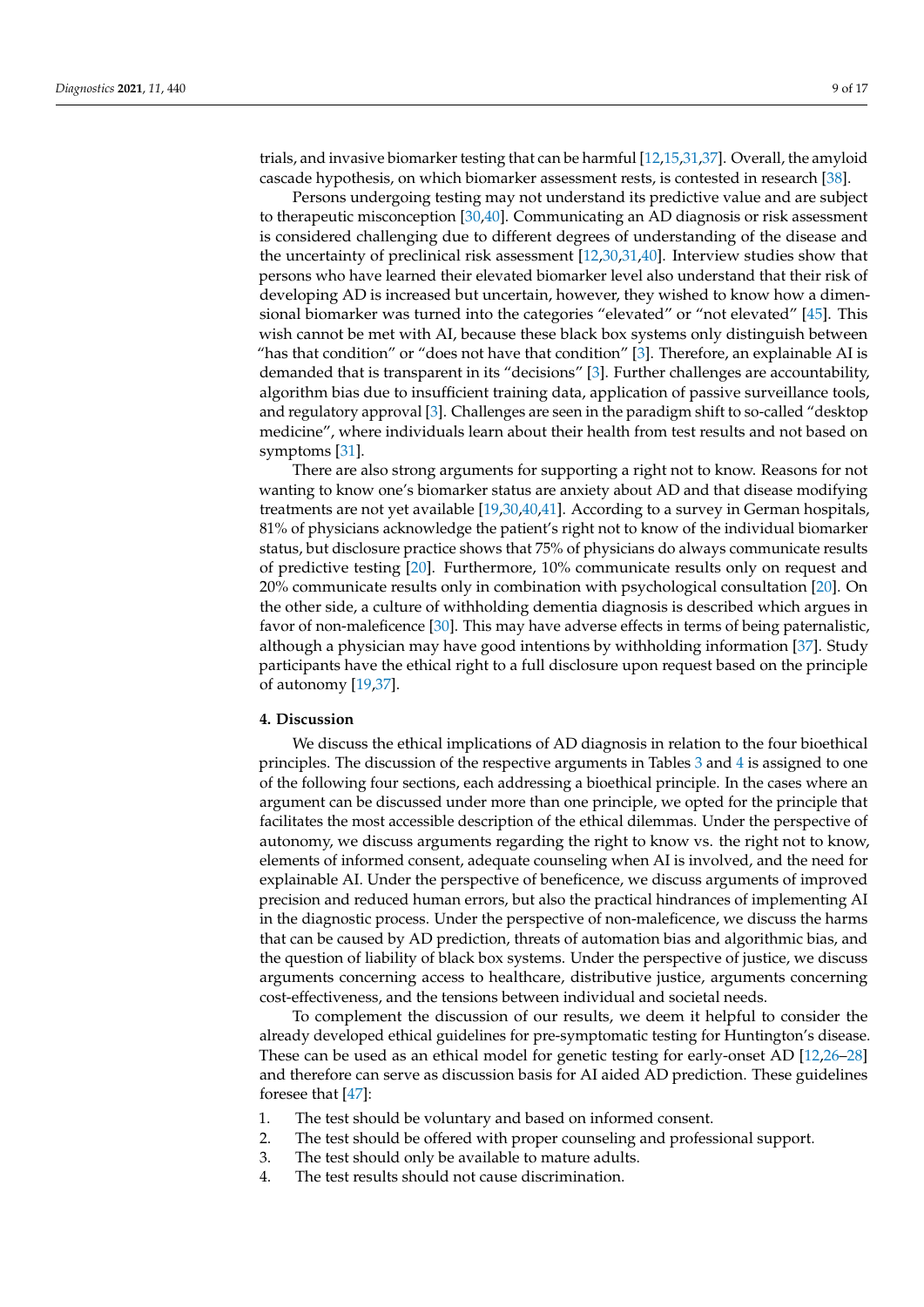- 5. Testing should be delayed if there is evidence that the results will lead to psychosocial harm.
- 6. The test results are confidential and the property of the individual. Further insights are gained from the literature on explicability.

#### *4.1. Autonomy*

We found that there is a discussion about whether offering predictive testing to preclinical individuals may violate their autonomy [\[30](#page-14-19)[,46\]](#page-15-7). The literature distinguishes between two scenarios: a patient who autonomously requests a test, and one who is offered a test although he does not request it or show any desire to acquire such information [\[48\]](#page-15-9). Patient's autonomy may be violated, if he is involuntarily tested or informed about the test results [\[49\]](#page-15-10). Respect for the patient's autonomy includes the negative duty not to impose unwanted information and the positive duty to disclose information and actions that foster decision making [\[50\]](#page-15-11). Patient's autonomy can be respected by informed consent and can be violated by withholding pertinent information or ignoring a refusal of medical intervention or diagnosis.

We found that the right to know is a central argument in favor of predictive testing [\[19\]](#page-14-10). The right to know is a prerequisite to allow individual choice for patients, to respect individuals as autonomous subjects, and to facilitate future planning. Conversely, the right not to know has originally been justified to defend a person's interest in not spoiling a certain element of surprise, for example concerning the gender of one's offspring, or more recently to allow the reasonable enjoyment of certain foodstuffs without the imposition of details of its production or content [\[51\]](#page-15-12). In our case, the right not to know is a response to the predictive power of new diagnostic methods, which predict a risk of serious disease in a context where no effective treatment is available [\[19](#page-14-10)[,30\]](#page-14-19). It is an exception to the physician's duty to inform [\[52\]](#page-15-13). Obtaining assent to predictive testing and disclosing of the results honors the autonomy of patients and involves them in the decision process [\[53\]](#page-15-14). For various reasons, a patient may not want to know the result of a test even if he initially asked for it, because, e.g., family members or potential caregivers are often present when disclosing a diagnosis [\[54\]](#page-15-15). A patient's values and wishes should be the primary determinant for disclosure decisions, whether they coincide with their caregiver's wishes or not [\[53\]](#page-15-14).

Empirical data show that most people want to know whether or not they will develop AD [\[55\]](#page-15-16): more than half (56.1%) want brief information and immediate referral to a family practitioner or a specialist. Only 9.8% want no information because they claim to have a right not to know. These results concur with earlier evidence according to which most patients want to know the truth about their dementia diagnosis, although they feel upset after disclosure [\[56\]](#page-15-17). At the same time, these results clearly indicate that physicians should not assume that all patients want to receive such information. Two provisions apply: first, consistent with the principle of beneficence, the physician may educate the patient about the benefits of advanced planning for autonomy in the event of becoming incapacitated [\[29\]](#page-14-18). Second, the right not to know should not be used to shield patients from knowledge about the existence of such diagnosis possibilities [\[57\]](#page-15-18). Information generally supports autonomy. A failure to inform about such tests may jeopardize future planning capacities to protect an interest that can be considered as of second order.

Another determinant for disclosure decisions is the psychological state of the patient. It has been argued that postponing diagnosis disclosure is acceptable if the patient is in a bad psychological state [\[58\]](#page-15-19). In accordance with the principle of non-maleficence, the physician has to consider the patient's cognitive and social resources as well as psychological coping skills [\[53\]](#page-15-14). We argue that postponing diagnosis disclosure is ethically appropriate if the principle of non-maleficence weighs heavier than the respect for temporary autonomy at the physician's reasonable discretion. A test may not be in the patient's best interest in times of strong distress since the results would not change treatment or outcome [\[28\]](#page-14-17). A physician's duty to immediately warn a patient in order to prevent harm may not apply, because the disorder is inevitable and no disease-modifying treatment is available.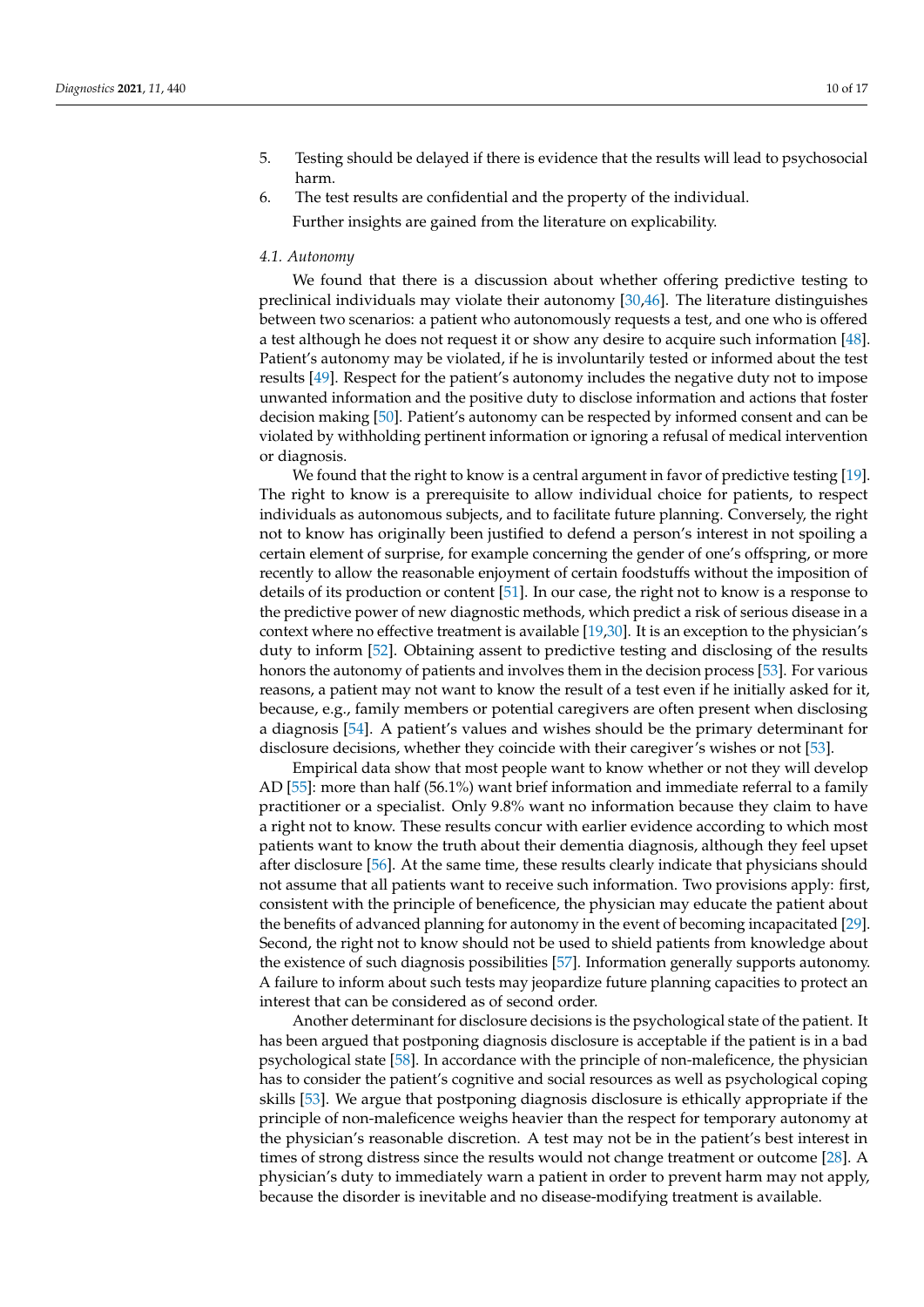AI assisted diagnosis suggests an enormous challenge regarding the informing of patients about results and future action. The limitations of the test results must be interpreted and communicated to the patient, especially regarding the accuracy, sensitivity and specificity of the given AI aided diagnostic tool [\[30\]](#page-14-19). An emerging aspect when applying AI aided diagnosis for preclinical patients is a new type of counseling, which is comparable to traditional genetic counseling [\[23\]](#page-14-13). Patients should be informed via "digital counseling" about the AI system that was involved in the process of prediction, risk assessment or diagnosis. There are promising attempts to overcome such communication challenges by assisting the information process with graphics. For instance, explainable convolutional neural networks as diagnostic tools for early detection of AD are being developed by visualizing certain patterns [\[3,](#page-13-2)[10,](#page-14-2)[59\]](#page-15-20). Activation maps point to the relevant areas in neuroimaging data and thereby can provide intuitive understanding of model output for clinical users. A simplified and visually enhanced version of these maps can be shown to patients to facilitate the information process.

Protocols to safeguard patient autonomy and privacy may slow down technology developments. The challenge is that machine learning algorithms can learn continuously when new data is included. Although learning systems are desired because they increase diagnostic accuracy, this may conflict with existing regulations for "Software as a Medical Device" that aim to restrict the transfer of sensible data [\[60\]](#page-15-21). Once the data is shared by both the training and testing sets, the new data influences future classification decisions [\[61\]](#page-15-22). Thus, a systematic and controlled process of data curation is needed for "Software as a Medical Device". Technology developers and collaborating physicians may have a conflict of interests when it comes to technology optimization that needs to be communicated to patients to find out whether they still give informed consent to participate in this experimental optimization process.

We conclude that it is ethically appropriate to offer predictive testing to persons in case they ask for it, because this is not imposed information, as long as they are in a condition to assess the communicated information. Informed consent remains the guiding principle for both performing predictive testing and for disclosing results. Because informed consent includes voluntariness, competence to decide, information disclosure, and understanding by those receiving the information, all these aspects have to be secured in case AI is involved. However, currently there is an ongoing debate as to whether or not patients have to be informed that AI is involved in the diagnosis or treatment [\[62\]](#page-15-23). This question is still not settled and must be addressed by future legal and ethical inquiries.

### *4.2. Beneficence*

As a general ethical guideline, early diagnosis of AD must be beneficial to the patient, otherwise the test should be avoided. Beneficence requires the prevention of harm, providing benefits, and balancing benefits against risks and costs [\[29\]](#page-14-18). There are several areas in which early risk assessment of AD may be beneficial toward patients: exclusion of other causes for cognitive impairment and planning for the future [\[63\]](#page-15-24). An early diagnosis enables patients and their families to understand the disease, to decide on emerging financial burdens, and to arrange for the future needs and care of patients [\[8\]](#page-14-0). To this end, the World Health Organization, Alzheimer's Disease International and several national public health authorities advocate early diagnosis in their dementia action plans [\[12\]](#page-14-4). Extensive counseling and appropriate education have shown positive outcomes following predictive testing [\[64\]](#page-15-25).

AI aided diagnostics could help reduce human errors. It is unfortunate that there might be a reluctance among physicians to use AI aided diagnostic tools on several grounds [\[3,](#page-13-2)[65–](#page-15-26)[67\]](#page-16-0): first, black box systems are not transparent in their "decisions"; second, there might be technical and financial barriers to integrate these systems into clinical workflow; and third, there is the need to ensure information privacy with proper reliable data labeling, because risk assessment produces sensible data. The principle of beneficence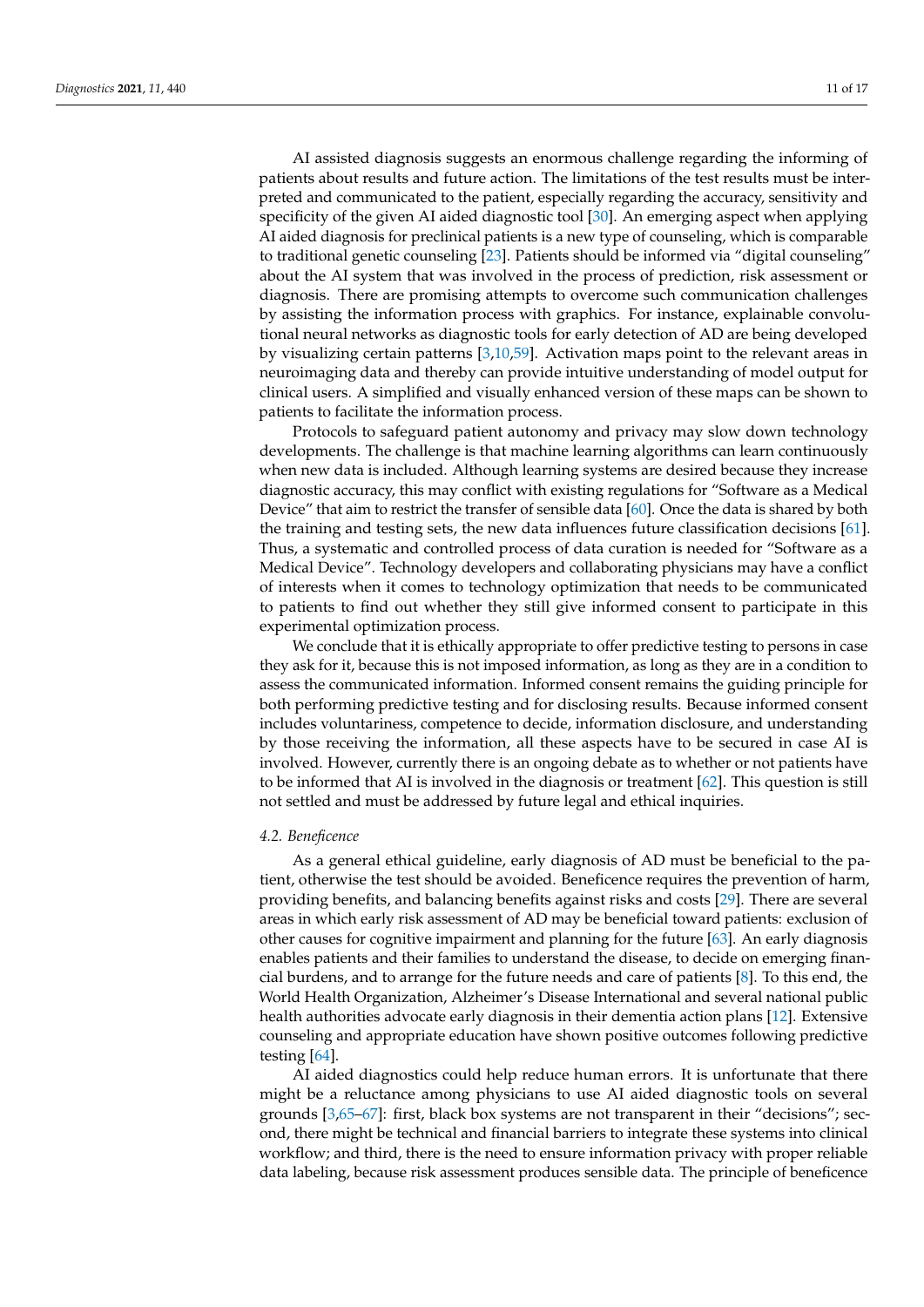invites at least an exploration of AI aided diagnosis as a method to improve precision and reduce errors.

# *4.3. Non-Maleficence*

The overall goal of the principle of non-maleficence is not to cause harm to patients by a medical intervention or diagnosis [\[29](#page-14-18)[,50\]](#page-15-11). We found that predictive AD testing has been considered unethical because no effective prevention and disease-modifying treatment is available [\[19](#page-14-10)[,68\]](#page-16-1). This holds true in the present research setting in which volunteers obtain disclosure of their risk assessment [\[37,](#page-14-26)[39\]](#page-15-0). Disclosing a diagnosis for AD can cause harm to patients [\[19\]](#page-14-10): there is an increased risk of depression, psychiatric hospitalization, stigmatization [\[69\]](#page-16-2), and suicide as in other neurological diseases with a not favorable prognosis [\[26](#page-14-16)[,70\]](#page-16-3), e.g., Huntington's disease [\[71](#page-16-4)[,72\]](#page-16-5). Additionally, potential consequences of learning information about AD risk on life and health insurance coverage, employment, driving license and implications for an individual's social position and identity have to be considered [\[30](#page-14-19)[,46\]](#page-15-7). Moreover, although there are lower suicide rates in the long run of diagnosed dementia patients compared to control groups with no neurological disorder, the death by suicide ratio is three times higher than in controls during the first month after diagnosis [\[70\]](#page-16-3). We conclude that it depends on the use case whether possible adverse effects of disclosing results of predictive testing overweigh the benefits of knowing one's risk. Adequate counselling may mitigate negative effects and therefore needs to be part of the diagnosis procedure.

A physician who provides AD prediction through AI must be able to explain on which grounds the algorithm came to its decision. Since physicians are always responsible for a medical procedure [\[73\]](#page-16-6), intelligibility is crucial, because diagnostic systems have to be explainable, interpretable, understandable, and transparent in terms of their decisionmaking properties [\[74\]](#page-16-7). In terms of accountability, liability is an unsolved challenge. In a joint European and North American multi-society statement on the ethics of AI in radiology, automation bias and liability of black box systems have been addressed as the most important ethical challenges [\[73\]](#page-16-6). Automation bias leads humans to prefer machinegenerated decisions over those of humans. The question is to what degree physicians can delegate the task of diagnosing to autonomous systems without exposing themselves to increased liability for malpractice in case the system makes an error [\[75\]](#page-16-8). Thus, there is a need for different liability models for different use cases and for a risk liability system. The medical societies state that physicians will remain ultimately responsible for patient care [\[73\]](#page-16-6). The question arises whether AI aided diagnosis is a mere second opinion [\[76\]](#page-16-9), and if it is, why it should be used given all its disadvantages such as costs of development and implementation, limited explicability and liability questions [\[65\]](#page-15-26). Advantages like costeffectiveness once installed, time-saving, high accuracy, and the fact that they outperform physicians in diagnosing may lead to their implementation [\[77](#page-16-10)[,78\]](#page-16-11). Commentators outline future prospects in which delegating time-consuming activities to autonomous systems enables physicians to spend more time on their core tasks [\[79\]](#page-16-12). To meet the principle of non-maleficence, the advantages of AI need to benefit the individual patients and overall lead to less hazards. An overemphasis on cost saving may leave responsibility issues unaddressed and undermine obligations to adequately inform patients.

### *4.4. Justice*

Justice in our case refers to three distinct principles: firstly, to the principle that like cases should be treated alike, secondly, to distributive justice demanding a fair, equitable and appropriate distribution of health care in society [\[29](#page-14-18)[,50\]](#page-15-11), and thirdly, to assess whether our innovation system contributes to structural injustices by continuing to disadvantage historically marginalized groups [\[80\]](#page-16-13).

Access to dementia diagnostics is limited by two types of resources. First, the number of physicians in the specialties of geriatrics, neurology, and geronto-psychiatry will be insufficient, because it is expected that the number of AD cases will increase [\[8\]](#page-14-0). Second,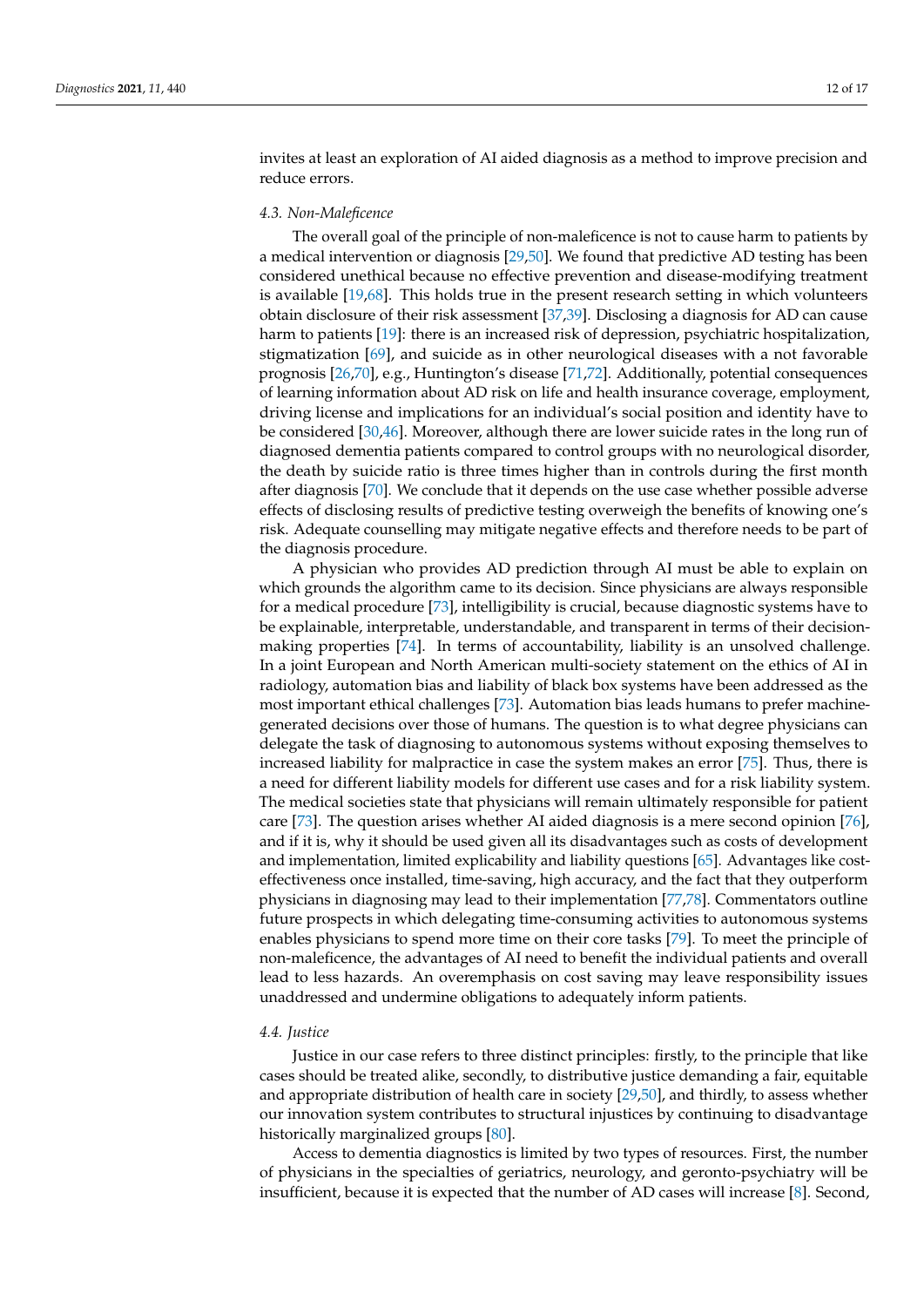cost-effective and accurate diagnostic tools are needed. Since neuroimaging is expensive, cerebrospinal fluid analysis is invasive, and neuropsychological assessment is timeconsuming, the cost-effectiveness of neuroimaging could be improved by AI [\[3\]](#page-13-2). However, there are worries about the disparities in access to AI aided dementia diagnostics since smaller hospitals and academic departments may lack the technology, skills, and resources to manage complex AI systems, or these systems are proprietary as they are developed by large academic or private health care entities [\[73\]](#page-16-6).When the accuracy of prediction by AI aided neuroimaging outperforms cheaper diagnostic tools like assessment of speech, gait, blood, and electroencephalography, then its application should be considered. Efforts to expand access to AD diagnosis still need to keep in mind that providing adequate information and counselling is part of the diagnosis and should not be sacrificed under the excuse of making diagnosis more widely available.

There are ethical tensions between individual and societal needs when it comes to AD diagnosis. The limitation of health care resources does not permit AD diagnosis to satisfy mere individual curiosity. Conversely, while an individual may insist on the right not to know by referring to autonomy, from a societal perspective there are several reasons to know who may develop AD, some backed by the principle of justice. Insurance companies, lending banks, employers, participants in road traffic, as well as family and marriage partners may need to adapt their future behavior and policies [\[30](#page-14-19)[,46\]](#page-15-7). Governments may need to carry out population wide studies to assess future health needs and thereby secure sufficient funding and health professionals for future needs. Massive refusal to test will, however, not allow governments to make the necessary arrangements for an eventual sharp increase in care cases which, particularly in welfare states, is their obligation. As long as citizens agree on guaranteeing the common good of universal healthcare coverage protection, they need to do their share in establishing such a good. This may include consenting to randomized governmental testing. When such tests are done, it is unclear whether or not identified at-risk individuals may be contacted: on the one side, there is an ethical conflict between respecting the right not to know and the potential harm of disclosure of being an at-risk subject. As these tests may disclose information that can be important to individuals, a minimum level of diagnosis disclosure is unavoidable to facilitate future planning. On the other side, there is the societal need for participants in clinical trials and drug development studies. We conclude that the respect for autonomy, the right not to know, and the principle of non-maleficence must be weighed with societal needs for knowing who will develop AD in the future.

## **5. Conclusions**

From an ethical point of view, it is crucial that predictive testing is safeguarded by ethical principles which serve the needs both of individuals and society. In a given clinical case, the principles and respective arguments can guide decision making by weighing the principles against each other. At the individual level, the most important principle is the respect for autonomy, which can be secured by determining whether a subject has the wish to undergo predictive testing or not. As a general guideline and given the present technological, regulatory, and ethical circumstances, predictive testing should only be offered to asymptomatic individuals upon request in a research use case, which is protected and regulated by research ethics. The risk of causing psychosocial harm by disclosing test results must be as small as possible and the limits of accurate prediction must be communicated to whoever requests a predictive test. Despite the individual risk, governments need to inquire about the level of disease prevalence to make the necessary arrangements for future social welfare. The ethical dilemma is that the test produces clinically and socially useful information, while there is no disease modifying treatment. Therefore, the ethical appropriateness of population-wide screenings that apply AI/ML algorithms to identify at-risk individuals is questionable at present.

The future prospect is to focus on preventive strategies and to improve ethical training to provide proper counselling. Because we still lack international standards and guidelines,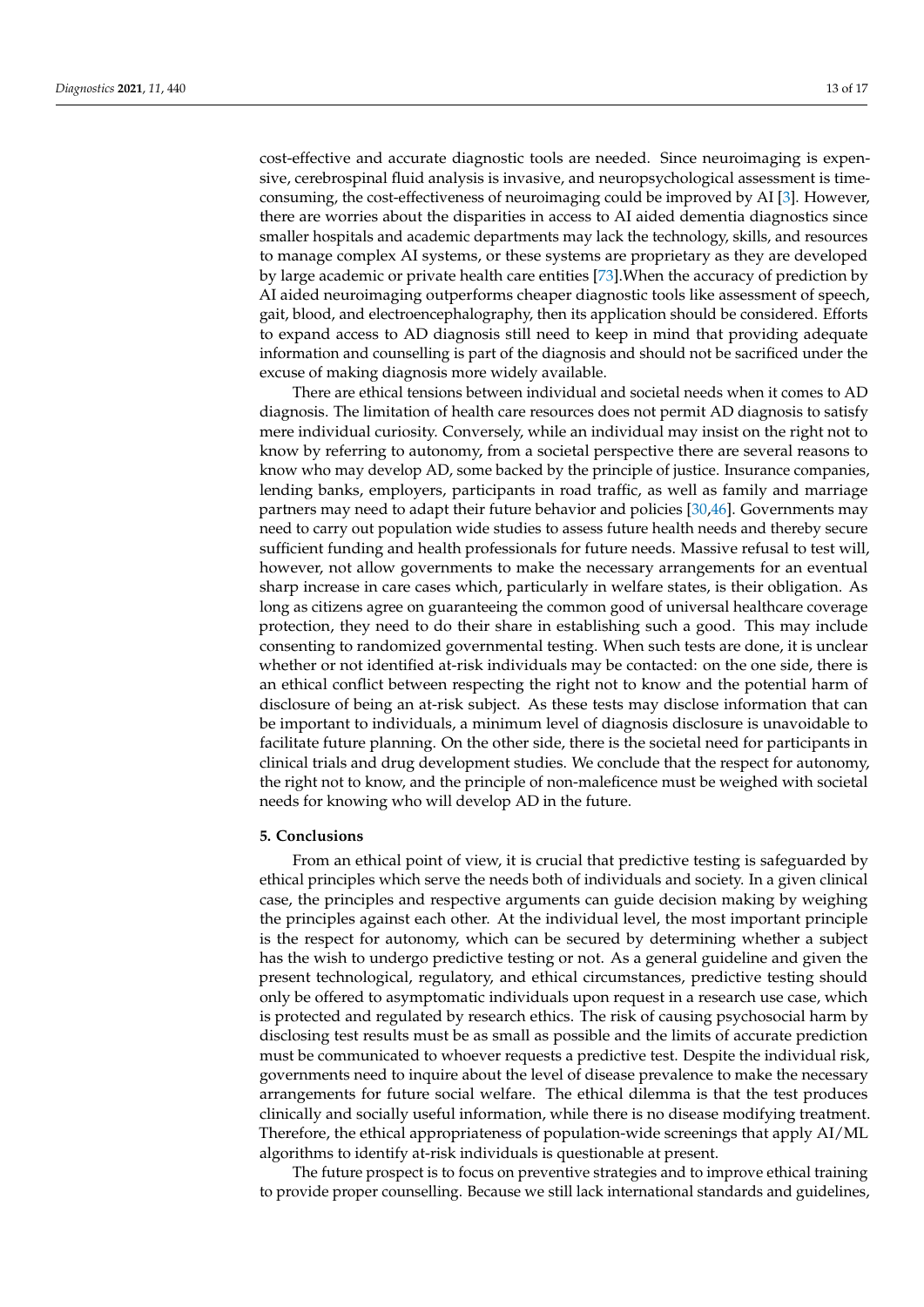the literature advocates the need for structured training in communicating diagnoses, and guidelines for counseling about the risks and benefits of testing, as well as for disclosure practice. Because we found analogies in the literature to other neurodegenerative diseases, helpful guidelines may be developed by translating, adapting, and modifying guidelines for these conditions which can be diagnosed in an asymptomatic state. Counseling is considered crucial for the process of informed consent, the patient's right (not) to know, and avoiding harm. This addresses the competency of neurological, geriatric, gerontopsychiatric, and radiological associations to develop standards for counseling on AI aided diagnosis. We still need research in what this means specifically in the case of AD prediction in asymptomatic individuals through AI.

We found that patients undergoing biomarker assessments want to know what it means to have an "elevated" biomarker status. Here, we also need more research concerning two ethical dimensions. Firstly, as a matter of transparency it has to be disclosed that AI systems are deployed for prediction. Secondly, respect for autonomy demands explicability. It is ethically necessary to develop explainable AI systems for future clinical applications. These two dimensions are crucial to build trust within the interaction between patients and physicians. Only if patients trust both the oversight of physicians and the robustness of AI aided prediction, then offering it to asymptomatic individuals can succeed. For future clinical application, we recommend the adaptation of ethical training for physicians in communicating AI aided prediction by drawing on the experience in diagnosing other neurodegenerative diseases. The training should incorporate the challenges of transparency and explicability in securing adequate informed consent.

**Author Contributions:** Conceptualization, F.U. and F.S.; Data analysis, F.U., C.T. and F.S.; Writing original draft preparation, F.U.; Writing—review and editing, F.U., C.T. and F.S. All authors have read and agreed to the published version of the manuscript.

**Funding:** This research received no external funding.

**Institutional Review Board Statement:** Not applicable.

**Informed Consent Statement:** Not applicable.

**Data Availability Statement:** The data presented in this study are available within the article.

**Acknowledgments:** We thank Johanna Wiemer for supporting the search in the literature and Alitsia Ast for proof-reading earlier versions of this article.

**Conflicts of Interest:** The authors declare no conflict of interest.

# **References**

- <span id="page-13-0"></span>1. World Health Organization. *Towards a Dementia Plan. A WHO Guide*; World Health Organization: Geneva, Switzerland, 2018; ISBN 978-92-4-151413-2.
- <span id="page-13-1"></span>2. World Health Organization. Dementia. Available online: <https://www.who.int/en/news-room/fact-sheets/detail/dementia> (accessed on 25 February 2020).
- <span id="page-13-2"></span>3. Graham, S.A.; Lee, E.E.; Jeste, D.V.; van Patten, R.; Twamley, E.W.; Nebeker, C.; Yamada, Y.; Kim, H.-C.; Depp, C.A. Artificial intelligence approaches to predicting and detecting cognitive decline in older adults: A conceptual review. *Psychiatry Res.* **2020**, *284*, 112732. [\[CrossRef\]](http://doi.org/10.1016/j.psychres.2019.112732)
- <span id="page-13-3"></span>4. Uspenskaya-Cadoz, O.; Alamuri, C.; Wang, L.; Yang, M.; Khinda, S.; Nigmatullina, Y.; Cao, T.; Kayal, N.; O'Keefe, M.; Rubel, C. Machine Learning Algorithm Helps Identify Non-Diagnosed Prodromal Alzheimer's Disease Patients in the General Population. *J. Prev. Alzheimers. Dis.* **2019**, *6*, 185–191. [\[CrossRef\]](http://doi.org/10.14283/jpad.2019.10)
- <span id="page-13-4"></span>5. Bazzari, F.H.; Abdallah, D.M.; El-Abhar, H.S. Pharmacological Interventions to Attenuate Alzheimer's Disease Progression: The Story So Far. *Curr. Alzheimer Res.* **2019**, *16*, 261–277. [\[CrossRef\]](http://doi.org/10.2174/1567205016666190301111120)
- <span id="page-13-5"></span>6. Cummings, J.; Lee, G.; Ritter, A.; Zhong, K. Alzheimer's disease drug development pipeline: 2018. *Alzheimer's Dement.* **2018**, *4*, 195–214. [\[CrossRef\]](http://doi.org/10.1016/j.trci.2018.03.009) [\[PubMed\]](http://www.ncbi.nlm.nih.gov/pubmed/29955663)
- <span id="page-13-6"></span>7. Bruun, M.; Frederiksen, K.S.; Rhodius-Meester, H.F.M.; Baroni, M.; Gjerum, L.; Koikkalainen, J.; Urhemaa, T.; Tolonen, A.; Van Gils, M.; Rueckert, D.; et al. Impact of a clinical decision support tool on prediction of progression in early-stage dementia: A prospective validation study. *Alzheimer's Res. Ther.* **2019**, *11*, 25. [\[CrossRef\]](http://doi.org/10.1186/s13195-019-0482-3)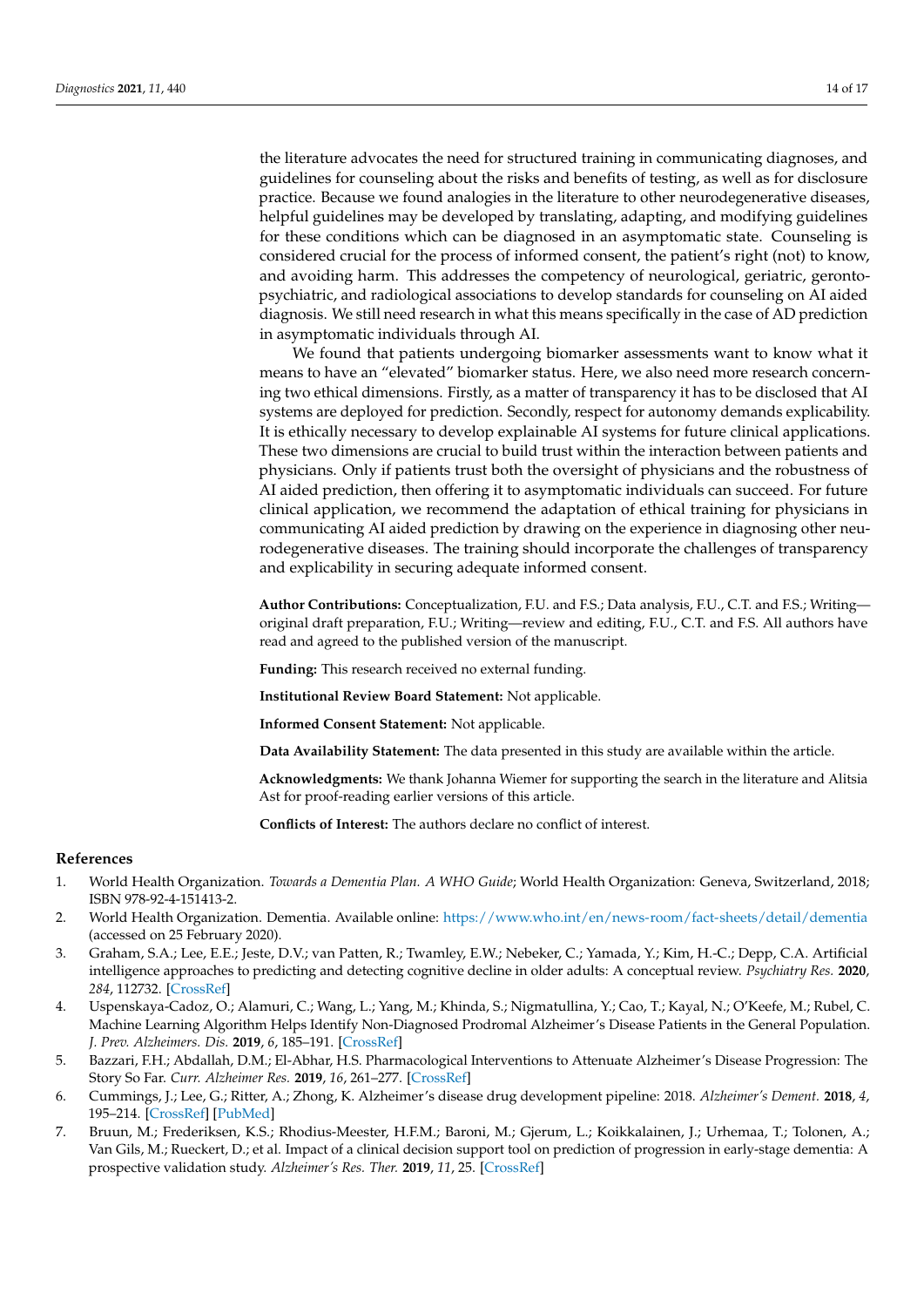- <span id="page-14-0"></span>8. Laske, C.; Sohrabi, H.R.; Frost, S.M.; López-de-Ipiña, K.; Garrard, P.; Buscema, M.; Dauwels, J.; Soekadar, S.R.; Mueller, S.; Linnemann, C.; et al. Innovative diagnostic tools for early detection of Alzheimer's disease. *Alzheimer's Dement.* **2015**, *11*, 561–578. [\[CrossRef\]](http://doi.org/10.1016/j.jalz.2014.06.004)
- <span id="page-14-1"></span>9. Gautam, R.; Sharma, M. Prevalence and Diagnosis of Neurological Disorders Using Different Deep Learning Techniques: A Meta-Analysis. *J. Med. Syst.* **2020**, *44*, 49. [\[CrossRef\]](http://doi.org/10.1007/s10916-019-1519-7)
- <span id="page-14-2"></span>10. Ding, Y.; Sohn, J.H.; Kawczynski, M.G.; Trivedi, H.; Harnish, R.; Jenkins, N.W.; Lituiev, D.; Copeland, T.P.; Aboian, M.S.; Mari Aparici, C.; et al. A Deep Learning Model to Predict a Diagnosis of Alzheimer Disease by Using 18F-FDG PET of the Brain. *Radiology* **2019**, *290*, 456–464. [\[CrossRef\]](http://doi.org/10.1148/radiol.2018180958) [\[PubMed\]](http://www.ncbi.nlm.nih.gov/pubmed/30398430)
- <span id="page-14-3"></span>11. Spasov, S.; Passamonti, L.; Duggento, A.; Liò, P.; Toschi, N. A parameter-efficient deep learning approach to predict conversion from mild cognitive impairment to Alzheimer's disease. *Neuroimage* **2019**, *189*, 276–287. [\[CrossRef\]](http://doi.org/10.1016/j.neuroimage.2019.01.031) [\[PubMed\]](http://www.ncbi.nlm.nih.gov/pubmed/30654174)
- <span id="page-14-4"></span>12. Whitehouse, P.J. Ethical issues in early diagnosis and prevention of Alzheimer disease. *Dialogues Clin. Neurosci.* **2019**, *21*, 101–108.
- 13. Dubois, B.; Padovani, A.; Scheltens, P.; Rossi, A.; Dell'Agnello, G. Timely Diagnosis for Alzheimer's Disease: A Literature Review on Benefits and Challenges. *J. Alzheimer's Dis.* **2016**, *49*, 617–631. [\[CrossRef\]](http://doi.org/10.3233/JAD-150692)
- <span id="page-14-5"></span>14. Lane, C.A.; Hardy, J.; Schott, J.M. Alzheimer's disease. *Eur. J. Neurol.* **2018**, *25*, 59–70. [\[CrossRef\]](http://doi.org/10.1111/ene.13439)
- <span id="page-14-6"></span>15. Frisoni, G.B.; Boccardi, M.; Barkhof, F.; Blennow, K.; Cappa, S.; Chiotis, K.; Démonet, J.-F.; Garibotto, V.; Giannakopoulos, P.; Gietl, A.; et al. Strategic roadmap for an early diagnosis of Alzheimer's disease based on biomarkers. *Lancet Neurol.* **2017**, *16*, 661–676. [\[CrossRef\]](http://doi.org/10.1016/S1474-4422(17)30159-X)
- <span id="page-14-7"></span>16. Bundesärztekammer. Stellungnahme zum Umgang mit prädiktiven Tests auf das Risiko für die Alzheimer Krankheit. *Dtsch. Arztebl. Ausg. A* **2018**, *115*. [\[CrossRef\]](http://doi.org/10.3238/arztebl.2018.sn_alzheimer01)
- <span id="page-14-8"></span>17. Topol, E.J. Welcoming new guidelines for AI clinical research. *Nat. Med.* **2020**, *26*, 1318–1320. [\[CrossRef\]](http://doi.org/10.1038/s41591-020-1042-x) [\[PubMed\]](http://www.ncbi.nlm.nih.gov/pubmed/32908274)
- <span id="page-14-9"></span>18. Schicktanz, S.; Perry, J.; Herten, B.; Stock Gissendanner, S. Demenzprädiktion als ethische Herausforderung: Stakeholder fordern Beratungsstandards für Deutschland. *Nervenarzt* **2021**, *92*, 66–68. [\[CrossRef\]](http://doi.org/10.1007/s00115-020-00985-y) [\[PubMed\]](http://www.ncbi.nlm.nih.gov/pubmed/32857230)
- <span id="page-14-10"></span>19. Smedinga, M.; Tromp, K.; Schermer, M.H.N.; Richard, E. Ethical Arguments Concerning the Use of Alzheimer's Disease Biomarkers in Individuals with No or Mild Cognitive Impairment: A Systematic Review and Framework for Discussion. *J. Alzheimer's Dis.* **2018**, *66*, 1309–1322. [\[CrossRef\]](http://doi.org/10.3233/JAD-180638)
- <span id="page-14-11"></span>20. Schweda, M.; Kögel, A.; Bartels, C.; Wiltfang, J.; Schneider, A.; Schicktanz, S. Prediction and Early Detection of Alzheimer's Dementia: Professional Disclosure Practices and Ethical Attitudes. *J. Alzheimer's Dis.* **2018**, *62*, 145–155. [\[CrossRef\]](http://doi.org/10.3233/JAD-170443) [\[PubMed\]](http://www.ncbi.nlm.nih.gov/pubmed/29439325)
- <span id="page-14-12"></span>21. Ells, C.; Thombs, B.D. The ethics of how to manage incidental findings. *Can. Med Assoc. J.* **2014**, *186*, 655–656. [\[CrossRef\]](http://doi.org/10.1503/cmaj.140136) [\[PubMed\]](http://www.ncbi.nlm.nih.gov/pubmed/24688013)
- 22. Franceschini, N.; Frick, A.; Kopp, J.B. Genetic Testing in Clinical Settings. *Am. J. Kidney Dis.* **2018**, *72*, 569–581. [\[CrossRef\]](http://doi.org/10.1053/j.ajkd.2018.02.351)
- <span id="page-14-13"></span>23. Clarke, A.J.; Wallgren-Pettersson, C. Ethics in genetic counselling. *J. Community Genet.* **2018**, *10*, 3–33. [\[CrossRef\]](http://doi.org/10.1007/s12687-018-0371-7)
- <span id="page-14-14"></span>24. Bunnik, E.M.; Vernooij, M.W. Incidental findings in population imaging revisited. *Eur. J. Epidemiol.* **2016**, *31*, 1–4. [\[CrossRef\]](http://doi.org/10.1007/s10654-016-0123-0) [\[PubMed\]](http://www.ncbi.nlm.nih.gov/pubmed/26861155)
- <span id="page-14-15"></span>25. Erdmann, P.; Langanke, M.; Assel, H. Zufallsbefunde-Risikobewusstsein von Probanden und forschungsethische Konsequenzen. In *Medizin und Technik: Risiken und Folgen technologischen Fortschritts*; Steger, F., Ed.; Mentis: Münster, Germany, 2013; pp. 15–47.
- <span id="page-14-16"></span>26. Quaid, K.A.; Murrell, J.R.; Hake, A.M.; Farlow, M.R.; Ghetti, B. Presymptomatic Genetic Testing with an APP Mutation in Early-Onset Alzheimer Disease: A Descriptive Study of Sibship Dynamics. *J. Genet. Couns.* **2000**, *9*, 327–341. [\[CrossRef\]](http://doi.org/10.1023/A:1009406229745) [\[PubMed\]](http://www.ncbi.nlm.nih.gov/pubmed/26141474)
- 27. Arribas-Ayllon, M. The ethics of disclosing genetic diagnosis for Alzheimer's disease: Do we need a new paradigm? *Br. Med. Bull.* **2011**, *100*, 7–21. [\[CrossRef\]](http://doi.org/10.1093/bmb/ldr023) [\[PubMed\]](http://www.ncbi.nlm.nih.gov/pubmed/21672937)
- <span id="page-14-17"></span>28. Goldman, J.S.; Hou, C.E. Early-onset Alzheimer disease: When is genetic testing appropriate? *Alzheimer Dis. Assoc. Disord.* **2004**, *18*, 65–67. [\[CrossRef\]](http://doi.org/10.1097/01.wad.0000126616.77653.71)
- <span id="page-14-18"></span>29. Beauchamp, T.L.; Childress, J.F. *Principles of Biomedical Ethics*, 8th ed.; Oxford University Press: New York, NY, USA, 2019; ISBN 9780190640873.
- <span id="page-14-19"></span>30. Vanderschaeghe, G.; Dierickx, K.; Vandenberghe, R. Review of the Ethical Issues of a Biomarker-Based Diagnoses in the Early Stage of Alzheimer's Disease. *J. Bioethical Inq.* **2018**, *15*, 219–230. [\[CrossRef\]](http://doi.org/10.1007/s11673-018-9844-y) [\[PubMed\]](http://www.ncbi.nlm.nih.gov/pubmed/29532386)
- <span id="page-14-20"></span>31. Angehrn, Z.; Sostar, J.; Nordon, C.; Turner, A.; Gove, D.; Karcher, H.; Keenan, A.; Mittelstadt, B.; Reydet-de Vulpillieres, F. Ethical and Social Implications of Using Predictive Modeling for Alzheimer's Disease Prevention: A Systematic Literature Review. *J. Alzheimer's Dis.* **2020**, *76*, 923–940. [\[CrossRef\]](http://doi.org/10.3233/JAD-191159)
- <span id="page-14-21"></span>32. Moher, D.; Liberati, A.; Tetzlaff, J.; Altman, D.G. Preferred reporting items for systematic reviews and meta-analyses: The PRISMA statement. *BMJ* **2009**, *339*, b2535. [\[CrossRef\]](http://doi.org/10.1136/bmj.b2535)
- <span id="page-14-22"></span>33. Strech, D.; Sofaer, N. How to write a systematic review of reasons. *J. Med. Ethics* **2012**, *38*, 121–126. [\[CrossRef\]](http://doi.org/10.1136/medethics-2011-100096)
- <span id="page-14-23"></span>34. Vaismoradi, M.; Turunen, H.; Bondas, T. Content analysis and thematic analysis: Implications for conducting a qualitative descriptive study. *Nurs. Health Sci.* **2013**, *15*, 398–405. [\[CrossRef\]](http://doi.org/10.1111/nhs.12048)
- <span id="page-14-24"></span>35. Braun, V.; Clarke, V. Using thematic analysis in psychology. *Qual. Res. Psychol.* **2006**, *3*, 77–101. [\[CrossRef\]](http://doi.org/10.1191/1478088706qp063oa)
- <span id="page-14-25"></span>36. Davis, D.S. Ethical issues in Alzheimer's disease research involving human subjects. *J. Med. Ethics* **2017**, *43*, 852–856. [\[CrossRef\]](http://doi.org/10.1136/medethics-2016-103392) [\[PubMed\]](http://www.ncbi.nlm.nih.gov/pubmed/28798225)
- <span id="page-14-26"></span>37. Erdmann, P.; Langanke, M. The Ambivalence of Early Diagnosis-Returning Results in Current Alzheimer Research. *Curr. Alzheimer Res.* **2018**, *15*, 28–37. [\[CrossRef\]](http://doi.org/10.2174/1567205014666170908101237) [\[PubMed\]](http://www.ncbi.nlm.nih.gov/pubmed/28891443)
- <span id="page-14-27"></span>38. Schermer, M.H.N.; Richard, E. On the reconceptualization of Alzheimer's disease. *Bioethics* **2019**, *33*, 138–145. [\[CrossRef\]](http://doi.org/10.1111/bioe.12516)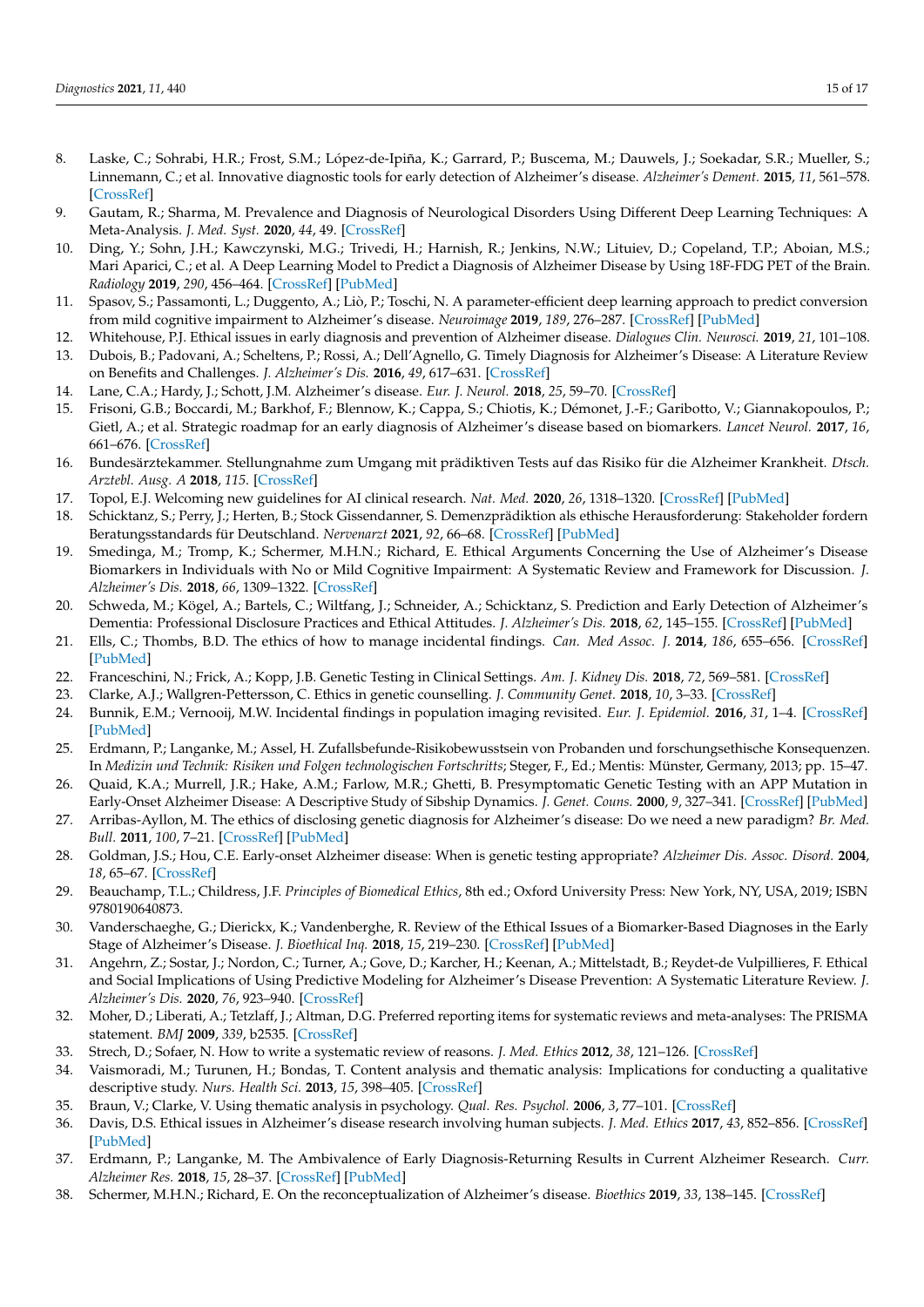- <span id="page-15-0"></span>39. Ivanoiu, A.; Engelborghs, S.; Hanseeuw, B. Early diagnosis of Alzheimer's disease (with the announcement of the diagnosis). *Rev. Prat.* **2020**, *70*, 158–163. [\[PubMed\]](http://www.ncbi.nlm.nih.gov/pubmed/32877127)
- <span id="page-15-1"></span>40. Vanderschaeghe, G.; Vandenberghe, R.; Dierickx, K. Stakeholders' Views on Early Diagnosis for Alzheimer's Disease, Clinical Trial Participation and Amyloid PET Disclosure: A Focus Group Study. *J. Bioethical Inq.* **2019**, *16*, 45–59. [\[CrossRef\]](http://doi.org/10.1007/s11673-019-09901-9) [\[PubMed\]](http://www.ncbi.nlm.nih.gov/pubmed/30868358)
- <span id="page-15-2"></span>41. Hughes, J.C.; Ingram, T.A.; Jarvis, A.; Denton, E.; Lampshire, Z.; Wernham, C. Consent for the diagnosis of preclinical dementia states: A review. *Maturitas* **2017**, *98*, 30–34. [\[CrossRef\]](http://doi.org/10.1016/j.maturitas.2017.01.008)
- <span id="page-15-3"></span>42. Bortolotti, L.; Widdows, H. The right not to know: The case of psychiatric disorders. *J. Med. Ethics* **2011**, *37*, 673–676. [\[CrossRef\]](http://doi.org/10.1136/jme.2010.041111)
- <span id="page-15-4"></span>43. Mattsson, N.; Brax, D.; Zetterberg, H. To Know or Not to Know-Ethical Issues Related to Early Diagnosis of Alzheimer's Disease. *Int. J. Alzheimer's Dis.* **2010**, *2010*, 841941. [\[CrossRef\]](http://doi.org/10.4061/2010/841941) [\[PubMed\]](http://www.ncbi.nlm.nih.gov/pubmed/20798843)
- <span id="page-15-5"></span>44. Ebrahimighahnavieh, A.; Luo, S.; Chiong, R. Deep learning to detect Alzheimer's disease from neuroimaging: A systematic literature review. *Comput. Methods Programs Biomed.* **2019**, *187*, 105242. [\[CrossRef\]](http://doi.org/10.1016/j.cmpb.2019.105242)
- <span id="page-15-6"></span>45. Stites, S.D.; Milne, R.; Karlawish, J. Advances in Alzheimer's imaging are changing the experience of Alzheimer's disease. *Alzheimer's Dement.* **2018**, *10*, 285–300. [\[CrossRef\]](http://doi.org/10.1016/j.dadm.2018.02.006)
- <span id="page-15-7"></span>46. Milne, R.; Karlawish, J. Expanding engagement with the ethical implications of changing definitions of Alzheimer's disease. *Lancet Psychiatry* **2017**, *4*, e6–e7. [\[CrossRef\]](http://doi.org/10.1016/S2215-0366(17)30089-5)
- <span id="page-15-8"></span>47. World Federation of Neurology Research Group on Huntington's Disease. Guidelines for the molecular genetics predictive test in Huntington's disease. *J. Med Genet.* **1994**, *31*, 555–559.
- <span id="page-15-9"></span>48. Kerwin, A. None Too Solid. *Knowl. Creat. Diffus. Util.* **1993**, *15*, 166–185. [\[CrossRef\]](http://doi.org/10.1177/107554709301500204)
- <span id="page-15-10"></span>49. Kraft, T.; Rott, H. Was ist Nichtwissen. In *Das sogenannte Recht auf Nichtwissen: Normatives Fundament und anwendungspraktische Geltungskraft*; Duttge, G., Lenk, C., Eds.; Mentis: Paderborn, Germany, 2019; pp. 21–48. ISBN 3957431344.
- <span id="page-15-11"></span>50. Beauchamp, T.L. The 'Four Principles' Approach to Health Care Ethics. In *Principles of Health Care Ethics*, 2nd ed.; Ashcroft, R.E., Dawson, A., Draper, H., McMillan, J., Eds.; John Wiley & Sons: Chichester, UK; Hoboken, NJ, USA, 2007; pp. 3–10. ISBN 9780470842461.
- <span id="page-15-12"></span>51. Bonotti, M. Food labels, autonomy, and the right (not) to know. *Kennedy Inst. Ethics J.* **2014**, *24*, 301–321. [\[CrossRef\]](http://doi.org/10.1353/ken.2014.0032) [\[PubMed\]](http://www.ncbi.nlm.nih.gov/pubmed/25638945)
- <span id="page-15-13"></span>52. Andorno, R. Foundations and implications of the right not to know. In *Das sogenannte Recht auf Nichtwissen: Normatives Fundament und anwendungspraktische Geltungskraft*; Duttge, G., Lenk, C., Eds.; Mentis: Paderborn, Germany, 2019; pp. 69–81. ISBN 3957431344.
- <span id="page-15-14"></span>53. Cornett, P.F.; Hall, J.R. Issues in disclosing a diagnosis of dementia. *Arch. Clin. Neuropsychol.* **2008**, *23*, 251–256. [\[CrossRef\]](http://doi.org/10.1016/j.acn.2008.01.001)
- <span id="page-15-15"></span>54. Smith, A.P.; Beattie, B.L. Disclosing a Diagnosis of Alzheimer's Disease: Patient and Family Experiences. *Can. J. Neurol. Sci.* **2001**, *28*, S67–S71. [\[CrossRef\]](http://doi.org/10.1017/S0317167100001220) [\[PubMed\]](http://www.ncbi.nlm.nih.gov/pubmed/11237313)
- <span id="page-15-16"></span>55. Lenk, C.; Duttge, G.; Flatau, L.; Frommeld, D.; Poser, W.; Reitt, M.; Schulze, T.; Weber, A.; Zoll, B. A look into the future? Patients' and health care staff's perception and evaluation of genetic information and the right not to know. *Am. J. Med. Genet. B Neuropsychiatr. Genet.* **2019**, *180*, 576–588. [\[CrossRef\]](http://doi.org/10.1002/ajmg.b.32751)
- <span id="page-15-17"></span>56. Jha, A.; Tabet, N.; Orrell, M. To tell or not to tell-comparison of older patients' reaction to their diagnosis of dementia and depression. *Int. J. Geriatr. Psychiatry* **2001**, *16*, 879–885. [\[CrossRef\]](http://doi.org/10.1002/gps.412)
- <span id="page-15-18"></span>57. Davies, B. The right not to know and the obligation to know. *J. Med. Ethics* **2020**, 300–303. [\[CrossRef\]](http://doi.org/10.1136/medethics-2019-106009)
- <span id="page-15-19"></span>58. Porteri, C.; Galluzzi, S.; Geroldi, C.; Frisoni, G.B. Diagnosis disclosure of prodromal Alzheimer disease-ethical analysis of two cases. *Can. J. Neurol. Sci.* **2010**, *37*, 67–75. [\[CrossRef\]](http://doi.org/10.1017/S0317167100009677)
- <span id="page-15-20"></span>59. Marzban, E.N.; Teipel, S.J.; Buerger, K.; Fliessbach, K.; Heneka, M.T.; Kilimann, I.; Laske, C.; Peters, O.; Priller, J.; Schneider, A.; et al. P3-361: Explainable Convolutional Networks and multimodal Imaging Data: The next Step towards using Artificial Intelligence as diagnostic Tool for early Detection of Alzheimer's Disease. *Alzheimer's Dement.* **2019**, *15*, P1083–P1084. [\[CrossRef\]](http://doi.org/10.1016/j.jalz.2019.06.3394)
- <span id="page-15-21"></span>60. U.S. Food and Drug Administration. In *Proposed Regulatory Framework for Modifications to Artificial Intelligence/Machine Learning (AI/ML)-Based Software as a Medical Device (SaMD): Discussion Paper and Request for Feedback.*. Available online: [https://www.fda.](https://www.fda.gov/media/122535/download) [gov/media/122535/download](https://www.fda.gov/media/122535/download) (accessed on 10 March 2020).
- <span id="page-15-22"></span>61. Jo, T.; Nho, K.; Saykin, A.J. Deep Learning in Alzheimer's Disease: Diagnostic Classification and Prognostic Prediction Using Neuroimaging Data. *Front. Aging Neurosci.* **2019**, *11*, 220. [\[CrossRef\]](http://doi.org/10.3389/fnagi.2019.00220)
- <span id="page-15-23"></span>62. Cohen, I.G. Informed Consent and Medical Artificial Intelligence: What to Tell the Patient? *Georget. Law J.* **2020**, *108*, 1425–1469. [\[CrossRef\]](http://doi.org/10.2139/ssrn.3529576)
- <span id="page-15-24"></span>63. Schmidhuber, M. Neuroimaging für eine frühe Diagnose der Alzheimer-Demenz. In *Neuroimaging und Neuroökonomie: Grundlagen, ethische Fragestellungen, soziale und rechtliche Relevanz*; Ach, J.S., Lüttenberg, B., Nossek, A., Eds.; Lit Verlag: Berlin, Germany, 2015; pp. 103–118.
- <span id="page-15-25"></span>64. Paulsen, J.S.; Nance, M.; Kim, J.-I.; Carlozzi, N.E.; Panegyres, P.K.; Erwin, C.; Goh, A.; McCusker, E.; Williams, J.K. A review of quality of life after predictive testing for and earlier identification of neurodegenerative diseases. *Prog. Neurobiol.* **2013**, *110*, 2–28. [\[CrossRef\]](http://doi.org/10.1016/j.pneurobio.2013.08.003)
- <span id="page-15-26"></span>65. Martín Noguerol, T.; Paulano-Godino, F.; Martín-Valdivia, M.T.; Menias, C.O.; Luna, A. Strengths, Weaknesses, Opportunities, and Threats Analysis of Artificial Intelligence and Machine Learning Applications in Radiology. *J. Am. Coll. Radiol.* **2019**, *16*, 1239–1247. [\[CrossRef\]](http://doi.org/10.1016/j.jacr.2019.05.047) [\[PubMed\]](http://www.ncbi.nlm.nih.gov/pubmed/31492401)
- 66. London, A.J. Artificial Intelligence and Black-Box Medical Decisions: Accuracy versus Explainability. *Hastings Center Rep.* **2019**, *49*, 15–21. [\[CrossRef\]](http://doi.org/10.1002/hast.973) [\[PubMed\]](http://www.ncbi.nlm.nih.gov/pubmed/30790315)